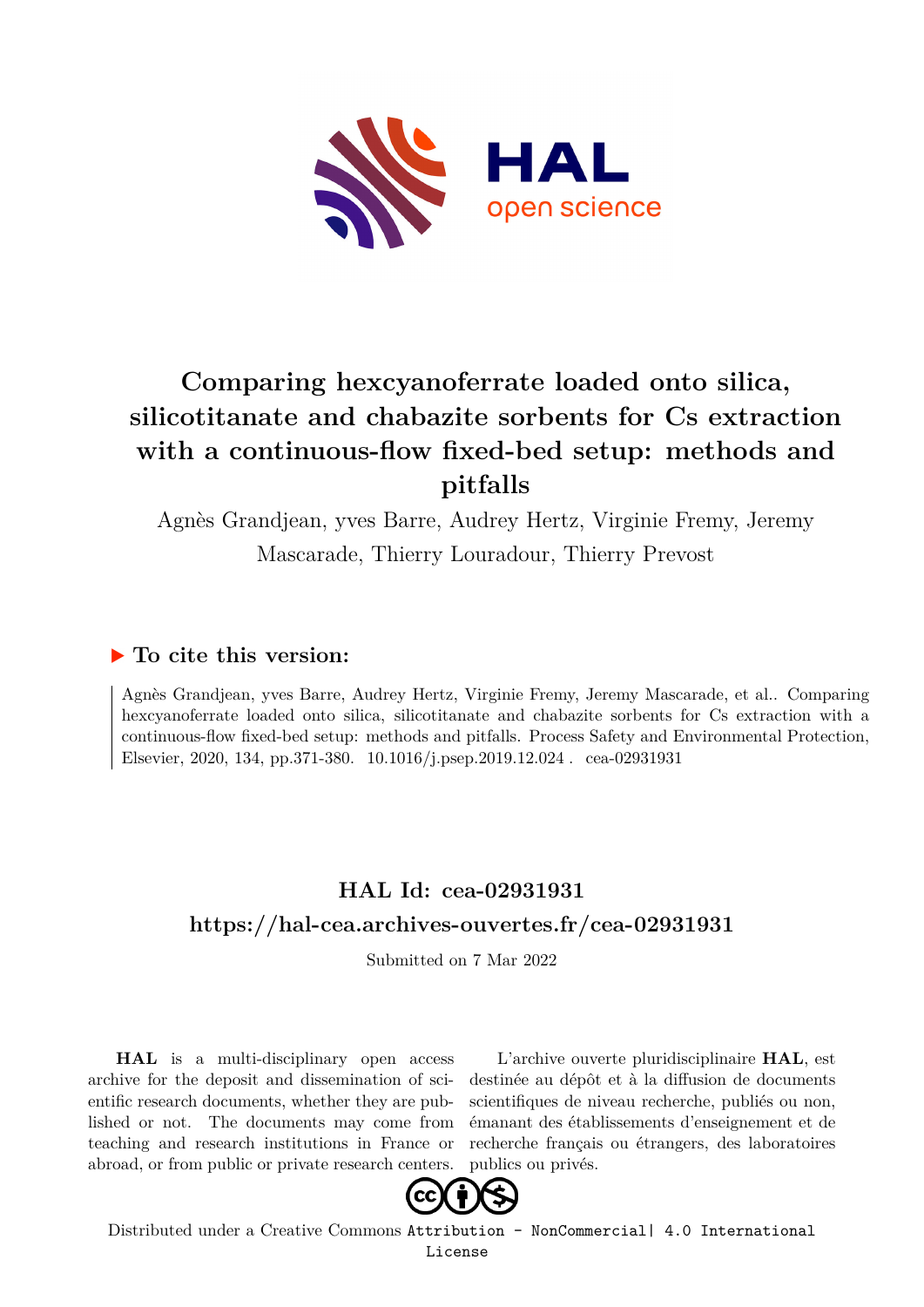# Comparing hexacyanoferrate loaded onto silica, silicotitanate and chabazite sorbents for Cs extraction with a continuous-flow fixed-bed setup: methods and pitfalls

Agnès Grandjean<sup>a\*</sup>, Yves Barré<sup>a</sup>, Audrey Hertz<sup>a</sup>, Virginie Fremy<sup>a</sup>, Jérémy Mascarade<sup>a</sup>, Eric Louradour<sup>b</sup>, Thierry Prevost<sup>c</sup> <sup>a</sup>*CEA, Univ Montpellier, DEN, DE2D, SEAD, Laboratory of Supercritical and Decontamination Processes, , F-30207 Bagnols-sur-Cèze, France*  <sup>b</sup>*CTI, ALSYS Group, 382 Avenue du Moulinas, 30340 Salindres, France <sup>c</sup>Orano Cycle, Tour AREVA, 1 place Jean Millier, 92084 Paris La Défense, France*  \* Corresponding author. Tel.: +33 630 146 867 *E-mail address*: agnes.grandjean@cea.fr (Agnès Grandjean)

## A B S T R A C T

Radioactive <sup>137</sup>Cs is one of the most common and problematic radionuclides in nuclear wastes. Decontamination typically involves passing the waste in continuous flow through an agitated or fixed bed reactor containing an efficient sorbent. There are many articles in the literature describing a broad spectrum of highly efficient sorbents. However, comparing their properties is often difficult, mainly because the experimental conditions used differ. We describe the series of experiments that need to be performed to characterize Cs sorbents and illustrate by comparing three of these that, for the extraction of trace elements, the kinetics and selectivity of the exchange process are far more important than the maximum extraction capacity of the material.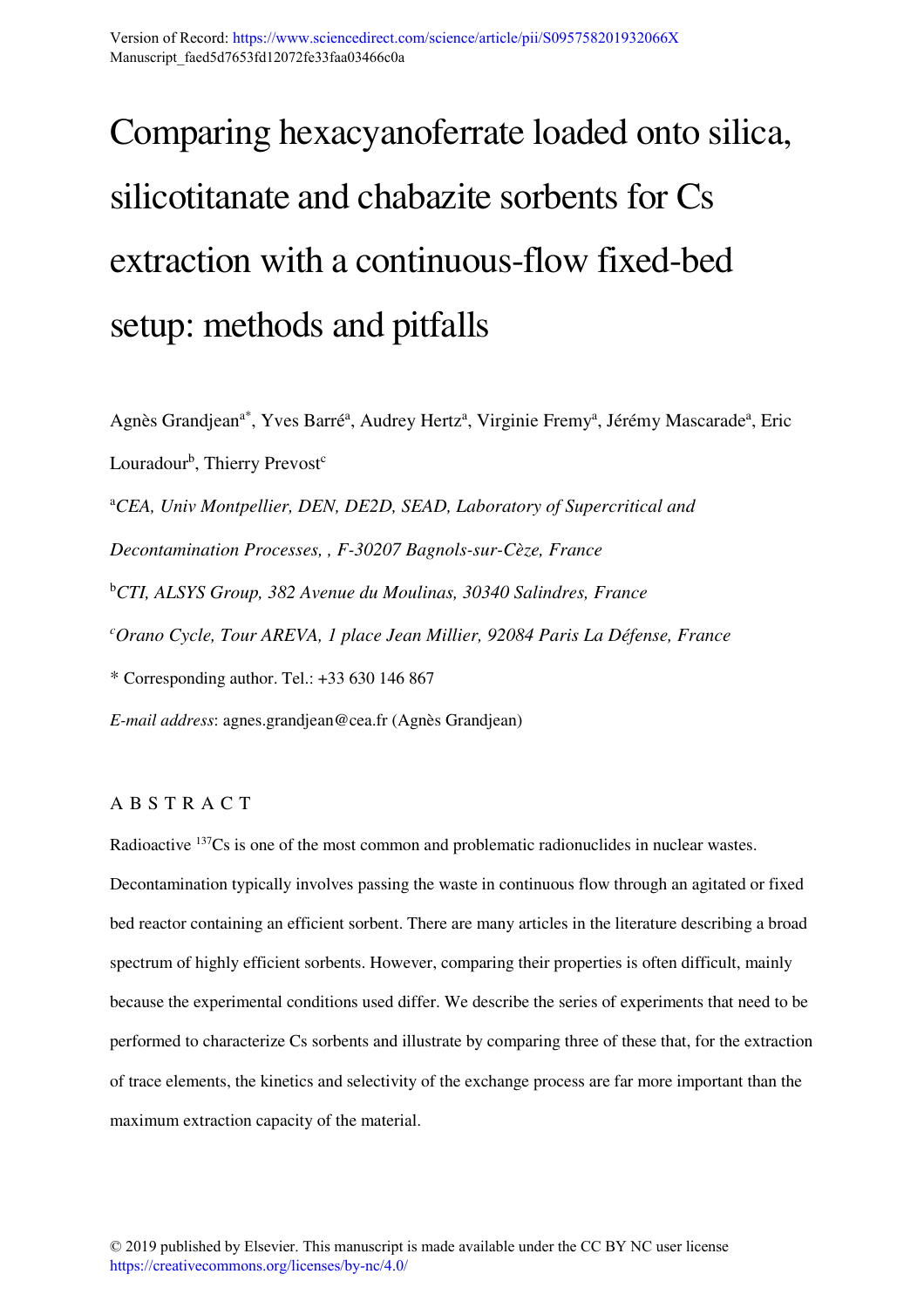*Keywords*: water treatment, Cs, fixed bed process, hexacyanoferrate, zeolite, silicotitanate *Non-standard abbreviations*: none. *Declarations of interest*: none.

# **1. Introduction**

Most studies of solid phase extraction processes for effluent decontamination focus on the maximum sorption capacity  $(Q_{max})$  as the main parameter to optimize [1] [2] [3]. The sorption capacity (Q) of a material is the amount or mass of contaminant captured per unit weight; the higher the sorption capacity of a material is, the less is required for a given purification or recycling process. Maximizing the sorption capacity is therefore an understandable objective. However, this maximum sorption capacity is never reached in processes for the treatment of solutions such as radioactive effluents in which the contaminants are at trace level and there are high concentrations of competitive species. In this context, comparing candidate sorbents in terms of their maximum sorption capacity at equilibrium is inappropriate.

A second important parameter for sorption materials, which is only sometimes considered [3], is their selectivity. This can be estimated by performing experiments in the presence of ions that compete for adsorption with the target species. To be relevant, these experiments have to be carried out with a ratio of competitive to target ions that is representative of actual effluents, i.e. of several order of magnitude, because the target ion (e.g. of a radioactive element) is typically at trace concentration. The distribution coefficient  $(K_d)$  is the amount of target species adsorbed relative to the amount remaining in the solution. In other words, it represents the concentration distribution of the contaminant between the solid and liquid phases. In solid phase extraction processes, the distribution coefficient is not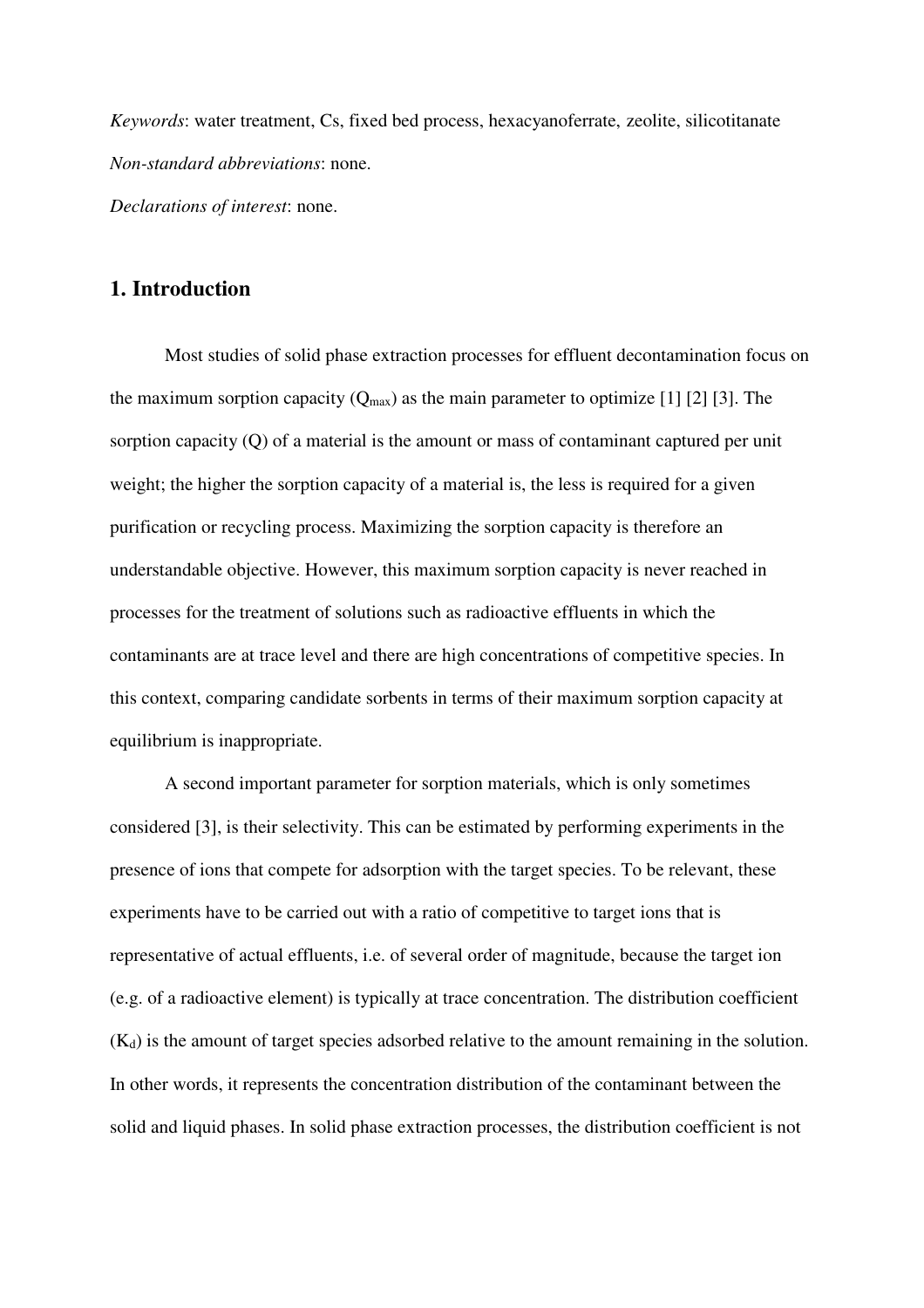dimensionless and depends on experimental conditions used for a given experiment. This makes the results of different experiments difficult to compare.

The sorption capacity and distribution coefficient are measured using batch mode sorption experiments. The sorption isotherm plotted as a function of the remaining concentration of target ions (the Q-mode curve) typically plateaus at  $Q_{\text{max}}$  at high concentrations and can be fitted by a Langmuir model. The curve representing the distribution coefficient as a function of the remaining concentration of the targeted ions (the Kd-mode isotherm) is typically flat at low concentrations and then decreases linearly. The plateau value of  $K_d$  is thus the highest that can be obtained with the investigated sorbent under the experimental conditions used, with higher values being favorable for the decontamination of trace ions. For  $K_d$  estimates to be realistic and comparable however, the experiments have to be performed under representative conditions, with the same solid/solution ratio, the same kind of effluent composition (salinity, pH) and trace level contaminants.

For continuous processes, it is also important to consider the sorption kinetics and the time dependence of the sorption capacity. Here, the key parameter is the time taken to reach equilibrium. For fixed bed processes furthermore, the geometry of the setup and the initial concentration of the contaminant need to be taken into account when studying of performance of a sorbent. This is typically assessed by measuring the concentration of the target element at the outlet of a column filled with the sorbent material as a function of the volume passing through. The shape of the resulting breakthrough curve depends on the geometry of the column, the flow rate and the initial concentration of the contaminant. It has been shown that the dynamic capacity of a column is close to the maximum batch adsorption capacity, meaning that the column process is at equilibrium, provided the height/diameter ratio is greater than five [4]. For optimal performance moreover, the diameter of the column should be at least 40 times greater than the average particle diameter [5]. The flow rate is important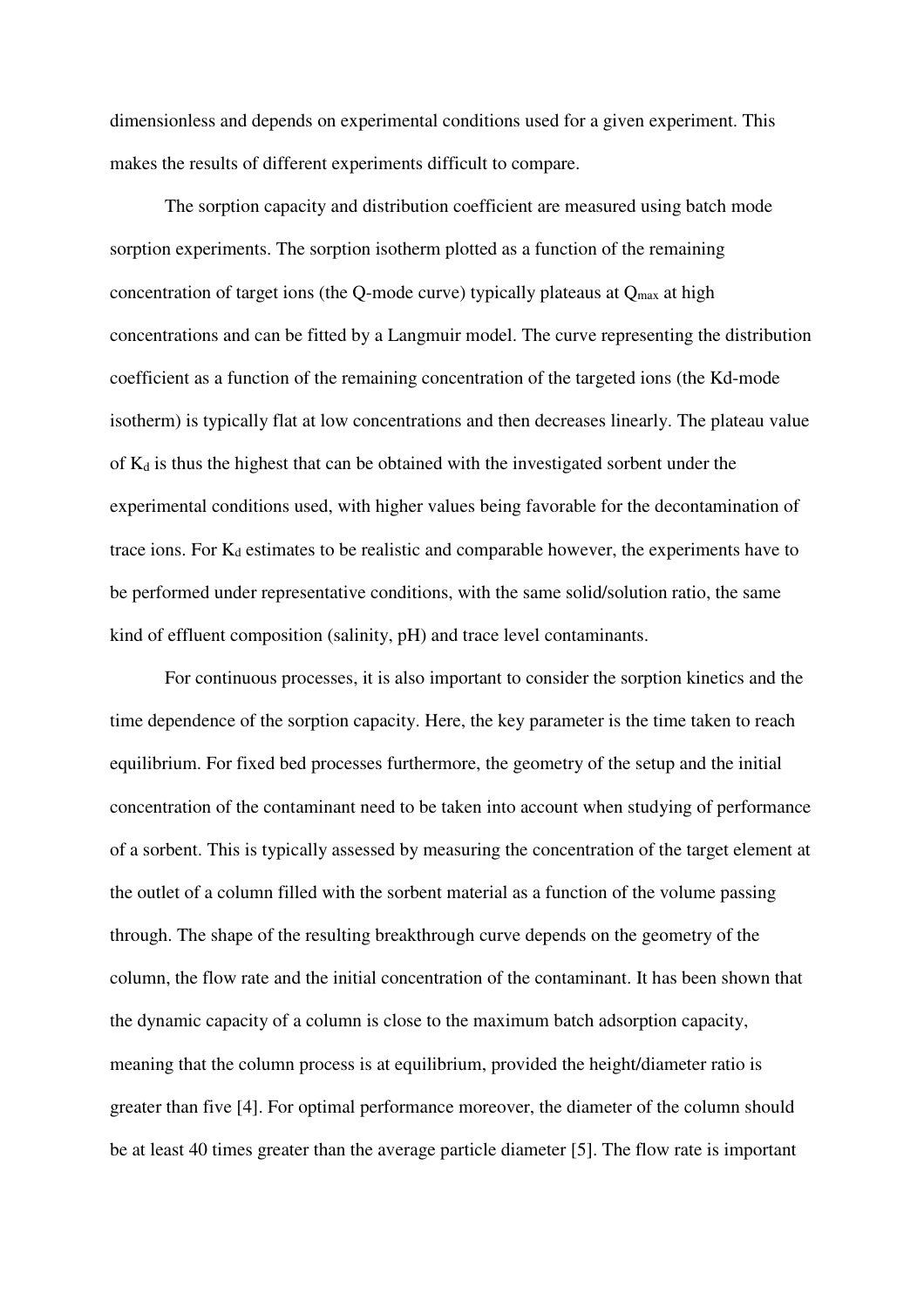because fixed bed processes are only considered industrially viable at a Darcy velocity of 1 m·h−1 of higher. Finally, although this is often neglected in the literature, the shape of the breakthrough curve also depends on the contaminant concentration because decreasing it to trace levels may affect the sorption kinetics [6].

This paper compares the sorption efficiency of three ion exchangers: Sorbmatech®, a K-Cu hexacyanoferrate; a Na-Chabazite (Herschelite) type zeolite; and a Nb substituted Na crystalline silicotitanate (CST). Crystalline silicotitanates are commercially available and have been developed for a long time [7]. Their specific crystalline structure [8] with several ion exchange sites allows to be used for Cs or Sr decontamination, depending on the CST composition [9, 10]. The Nb substituted Na-CST used here has been shown to offer improved Cs sorption [11]. Zeolites are among the most widely used inorganic materials for water treatments because of their high cation exchange capacity and they have been widely studied for the removal of radionuclides [12]. While their selectivity is often low in saline solutions, they are inexpensive (naturally available) and their composition can be adjusted (Al/Si ratio, amount and nature of guest ions) to extract Cs or Sr [12]. Chabazite can accommodate various monovalent cations in its unit cell of adaptable size [13]. In a recent comparison of three zeolites with different Si/Al ratios (chabazite, stilbite and heulandite), Baek et al. [14] found that chabazite, in powder form, with the lowest Si/Al ratio, captured Cs the most rapidly with the highest sorption (exchange) capacity.

We measured sorption isotherms at two contact times (2 and 48 h) to compare the maximum sorption capacity of the three sorbents at high Cs concentration and their distribution constants at trace Cs concentration. We also measured the sorption kinetics of the three materials and performed breakthrough experiments with different Darcy velocities and inlet concentrations. This study highlights the careful experiment design and interpretation that is needed to choose a sorbent for the continuous-mode column decontamination of trace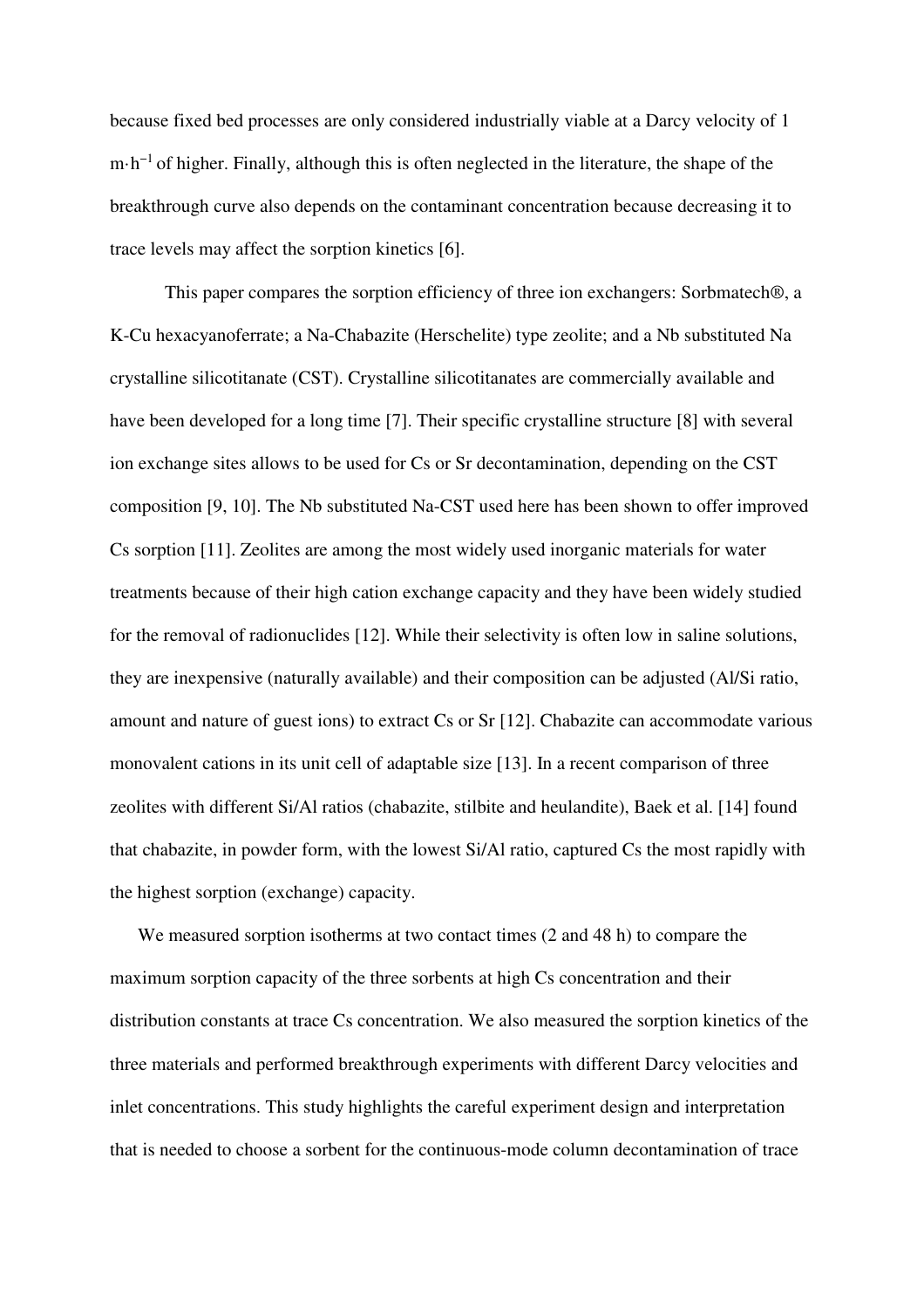elements from effluents. This approach is applied here for Cs removal but can be easily transposed to the removal of other trace level radioactive species such as Sr.

# **2. Materials and methods**

# *2.1. Reagents*

All the chemicals used in this study were supplied by Sigma Aldrich. Sea water filtered at 0.2 µm was purchased from Laboratoire Silfiac (Caen, France; composition listed in **Table 1**). The tree ion exchangers were supplied, Sorbmatech® by CTI (France), the Nachabazite by Somez (France), and the Nb-substituted Na-CST (IE91-20) by UOP (USA). The sorption experiments were performed using seawater enriched with various concentrations of cesium nitrate or radioactive <sup>137</sup>Cs.

#### **Table 1**

Analyzed composition of sea water

| <b>Cations</b> | $Sr2+$ | Na+    | $Mg2+$ | Ca2+  |       |
|----------------|--------|--------|--------|-------|-------|
| $mg.L^{-1}$    | .      | 12,842 | '376   | 444   | 480   |
| <b>Anions</b>  | Cl-    | F-     | Br-    | SO42- | HCO3- |
| $mg.L^{-1}$    | 19,000 | 9.6    | 66.3   | 2700  | 142   |

Sorbmatech is a hierarchical granular material consisting of potassium-copper hexacyanoferrate (KCu-HCF) particles loaded onto larger silica particles that we have recently developed for the continuous selective removal of Cs [4].

CST sorbent is a Nb-substituted Na-CST  $(Na_2Ti_2O_3(SiO_4), 2H_2O)$  and zeolite sorbent is a chabazite structure.

The powder used here consisted of chabazite grains and 20 wt% binder, water and impurities.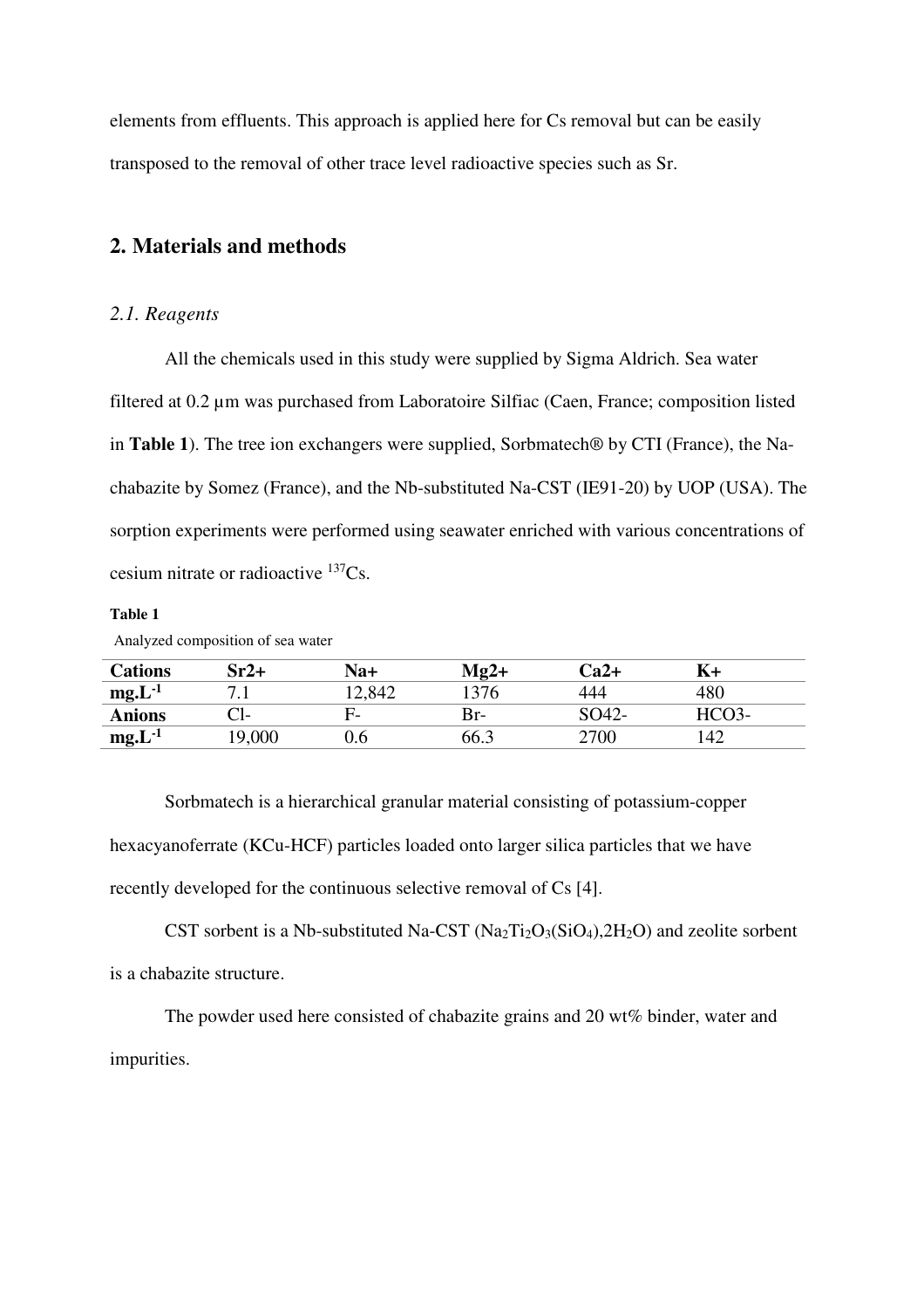#### *2.2. Characterization*

X-ray diffractograms were recorded between 1.5 and 155° 2θ for 16 h using a Panalytical X'Pert MPD Pro device equipped with a Mo source ( $\lambda_{K_{\alpha1}} = 0.7093$  Å) operated at 60 kV and 40 mA with an X'Celerator detector in Bragg-Brentano geometry. The specific surface area, pore size and pore volume of the three sorbents were obtained from nitrogen adsorption-desorption isotherms recorded at 77 K using a Micrometrics ASAP 2020 analyzer. The samples were degassed at 80 °C for 24 h beforehand.

The microstructure of the samples was observed by scanning electron microscopy (SEM) using a Carl Zeiss MERLIN device equipped with an 80 mm<sup>2</sup> Oxford Instruments X-MAX energy-dispersive X-ray analyzer. The samples were embedded in a non-conductive epoxy resin, polished and metallized with platinum.

The compositions of the three sorbent materials were determined by inductively coupled plasma atomic emission spectrometry (ICP-AES, Thermo Fisher Scientific iCAP 7400 DV) after dissolving them in nitric acid.

Atomic adsorption spectrometry (AAS, Perkin Elmer AAnalyst 400) was used to determine the Cs concentration in the solutions used for the sorption experiments after 10 times dilution in ultrapure (milliQ) water. The measurements were performed in triplicate for each sample with estimated uncertainties of the order of 10%. The trace concentrations of  $137Cs$  were measured by gamma spectrometry (Canberra coaxial Ge detector).

## *2.3. Sorption experiments*

The sorption properties of the materials were first determined in batch mode from sorption isotherms and sorption kinetics. Then breakthrough column experiments were measured.

Batch sorption isotherms were measured from trace (radioactive  $^{137}Cs$ ) to high  $(^{133}Cs)$ concentrations to determine the materials' maximum sorption capacity and maximum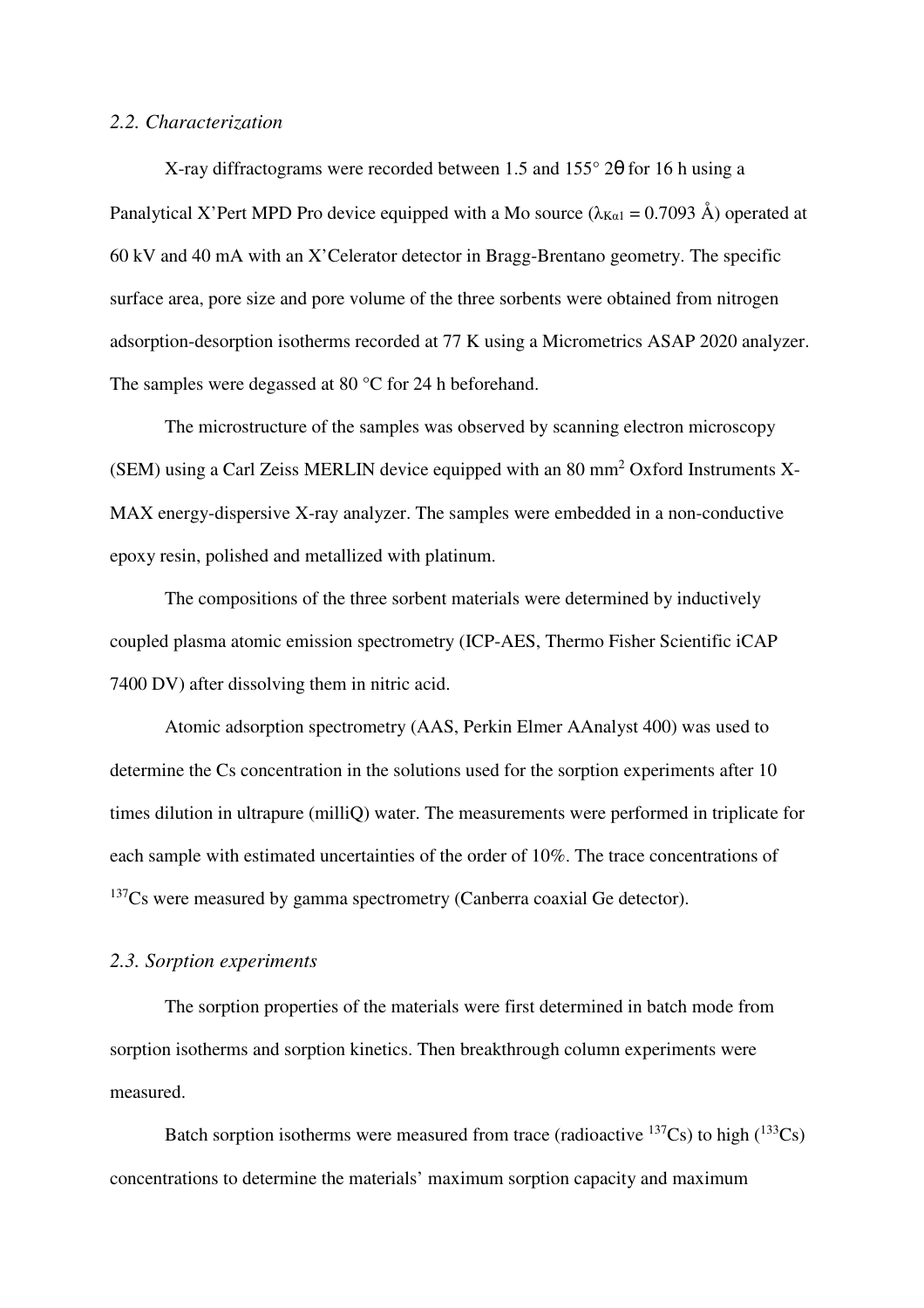distribution constant. Isotherms were measured at contact times of 2 and 48 h to characterize both the initial and equilibrium sorption behavior of the materials. For the experiments with <sup>133</sup>Cs, 100 mg of the studied powder was placed in 100 mL of sea water with 2–100 mg·L<sup>-1</sup> <sup>133</sup>Cs under vigorous stirring. For experiment with <sup>137</sup>Cs, 50 mg of the studied powder was placed in 50mL of sea water enriched with137Cs (35kq/L). After 2 or after 48 h (two different experiments), the supernatant was collected with a syringe, filtered through a 0.45  $\mu$ m membrane and analyzed. The Cs sorption capacity (mg·g−1) of the material was then calculated using Eq. 1,

$$
Q_i = \left( \left[ \text{Cs} \right]_i - \left[ \text{Cs} \right]_f \right)_m^V \tag{1}
$$

where  $\left[\text{Cs}\right]_i$  and  $\left[\text{Cs}\right]_f$  are the initial and final Cs concentrations, respectively, V is the volume of the solution and  $m$  the mass of solid used.

The distribution constant representing the relative proportions of the contaminant in the solid and the liquid phase was calculated from the same data using Eq. 2:

$$
K_{D_i} = \frac{Q_i}{[cs]_f} \tag{2}
$$

Batch sorption kinetics were measured by placing 100 mg of the studied material in 100 mL of sea water containing either 75 mg·L−1 or 10 mg·L−1 cesium nitrate for 2–2880 min (48h) under vigorous stirring, with a separate experiment for each contact time. The supernatant was collected with a syringe at the end of each experiment and filtered through a 0.45 µm membrane before analysis.

Breakthrough curves were measured at Darcy velocities of 1 and 5 m·h−1 using a microcolumn (diameter, 1 cm; bed height, 3 cm) filled with the studied sorbent and solutions containing 5 or 30 mg⋅L<sup>-1</sup> Cs (added as cesium nitrate). To make meaningful comparisons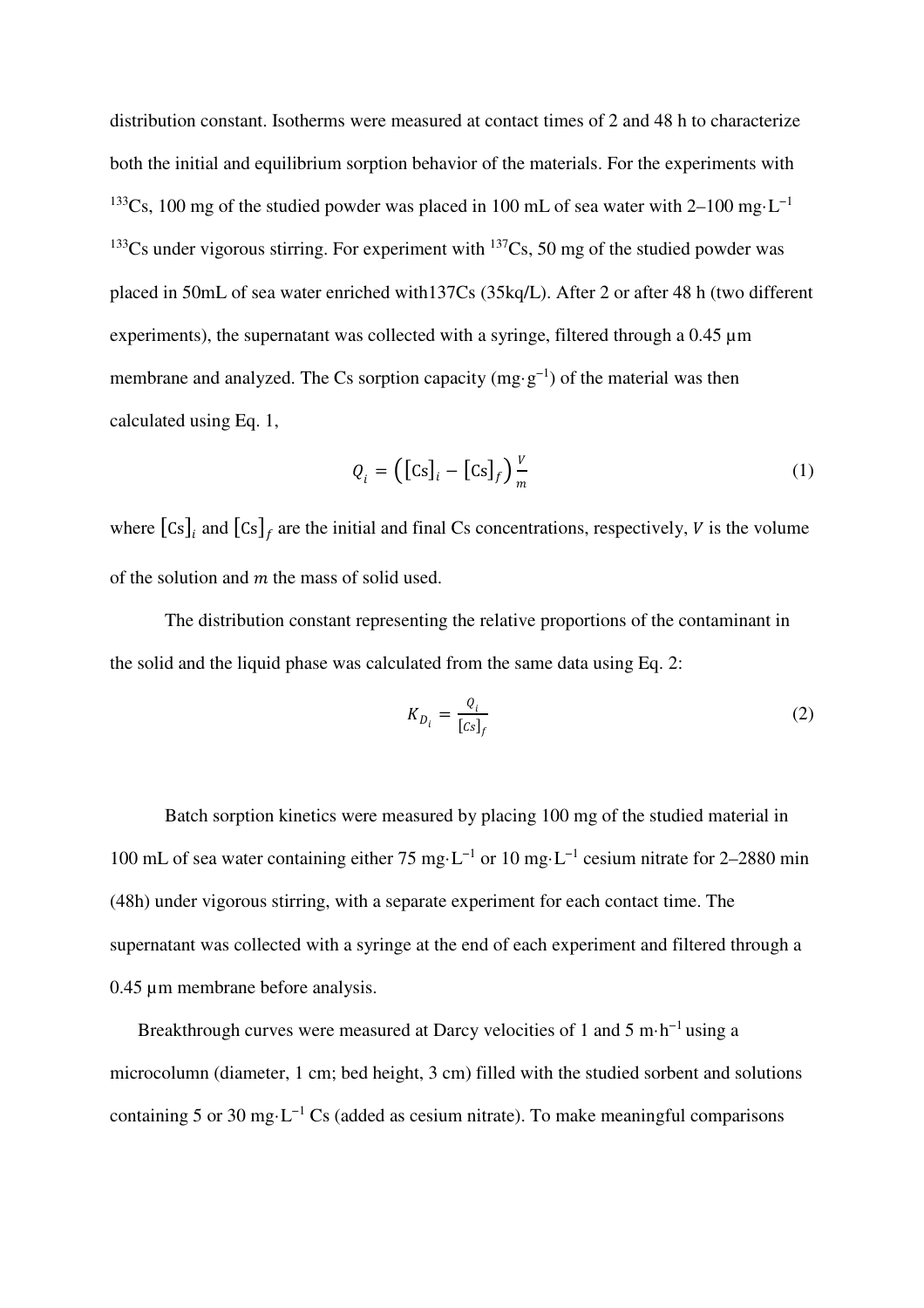between the three materials, the bed volume was kept constant, meaning that different masses of each sorbent were used.

# **3. Results and discussion**

#### *3.1. Characterization of the sorbent materials*

#### *3.1.1. Crystalline structure and chemical composition*

The powder diffraction patterns obtained for Sorbmatech reveal a face centered cubic structure with Fm-3m symmetry which is characteristic of silica loaded with K-CuHCF [16, 17], and consistent with data previously reported for pure Cu-HCF powder [18]. The presence of these characteristic peaks evidences the presence of CuHCF nanoparticles. K-CuHCF consists of  $Cu(NC)$ <sub>6</sub> and Fe(CN)<sub>6</sub> octahedra linked by shared CN groups. Alkali guest ions (K+) fill the vacancies in this structure [19, 20]. Chemical analysis by ICP-AES revealed a stoichiometric excess of K (a K/Fe ratio 4), which may be due to the adsorption of  $KNO<sub>3</sub>$  on the silica grains. The concentration of K-CuFC particles was found to be  $7 \pm 1$  wt%. Chemical structure of CuHCF before (K as guest) and after Cs sorption (Cs as guest) was also studied using FT-IR (carried out using a Nicolet iS50) as shown on figure S1 (Supplementary Information). The v(CN) stretch was found around  $2100 \pm 10$  cm<sup>-1</sup> meaning that iron is in the (II) oxidation state [19] The  $v(Fe-C)$  stretch was recorded close to 595 cm<sup>-1</sup> in good agreement for Cu-HCF (II). [21] The composition of the Nb-substituted Na-CST is 80 wt% crystalline silicotitanate (analysed formula Na/Si=1.84; Nb/Si=0.4 and Ti/Si=1.4;  $(Ti+Nb)/Si=2$ , and 20 wt% Zr(OH)<sub>4</sub> binder. It has a tetragonal structure with P4<sub>2</sub>/mcm symmetry, consisting of tetrahedral SiO<sub>4</sub> and octahedral TiO<sub>6</sub> with c-axis tunnels and vacancies at the SiO<sub>4</sub> sites. Guest ions (here Na<sup>+</sup>) fill these open sites and can exchange with solution ions such as Cs or Sr. The coordination of the alkali cations can also be completed by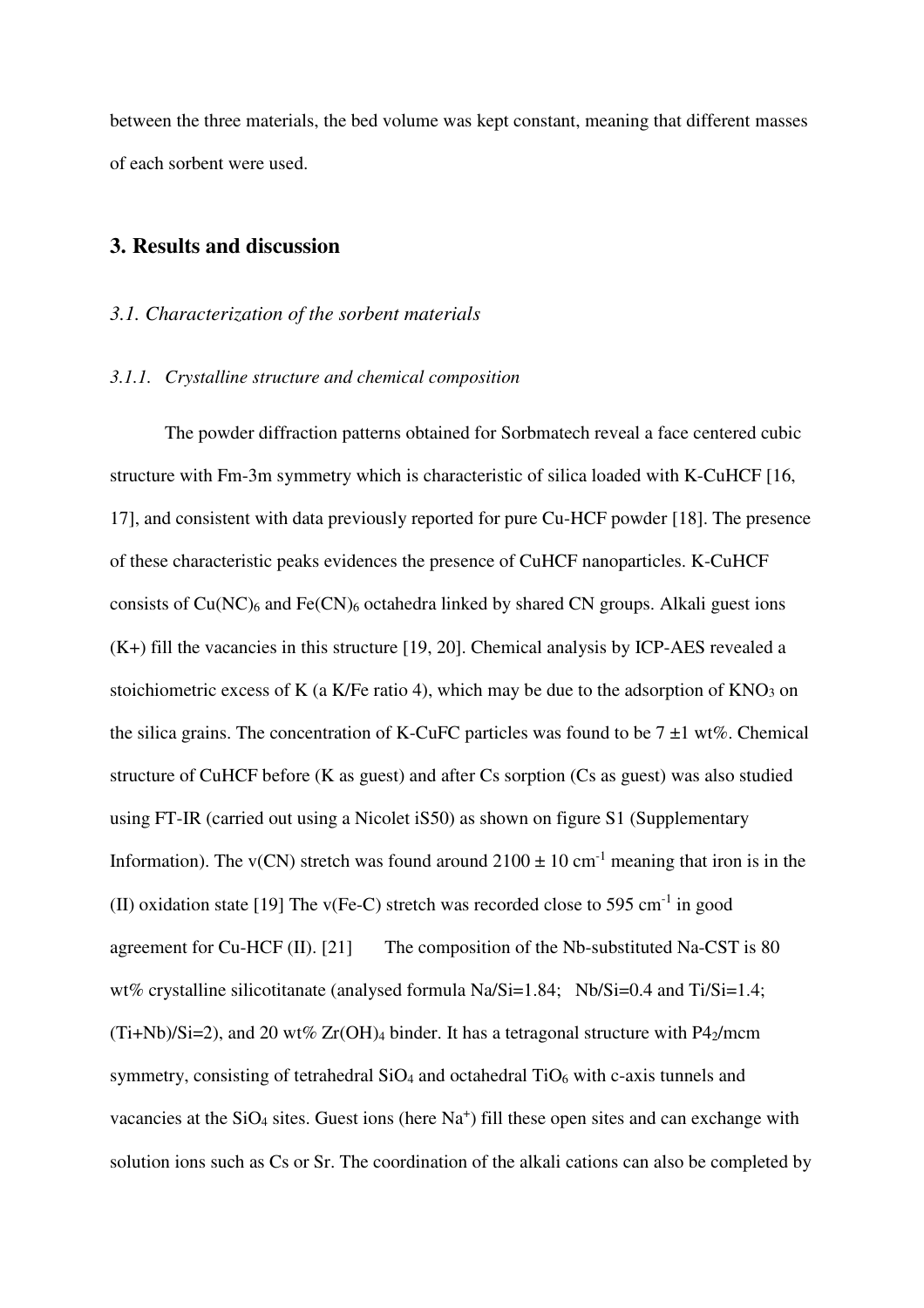bonding to water molecules in the tunnels [11]. The powder diffractogram of the CST sorbent shows the typical features of a protonated CST.

Zeolites have a crystalline structure consisting of corner-sharing SiO4 and AlO<sup>4</sup> tetrahedra. The Al tetrahedra are charge balanced by guest cations. Almost any alkali or alkaline earth cation can be incorporated by varying the Al/Si ratio [12]. The unit cell of chabazite consists of six-membered rings linked by tilted four-membered rings [15], with large cavities offering excellent ion-exchange properties. The chemical composition of the chabazite grains is 68.1 wt% SiO<sub>2</sub>, 18.59 wt% Al<sub>2</sub>O<sub>3</sub>, 8.32 wt% Na<sub>2</sub>O, 2.84 wt% Fe<sub>2</sub>O<sub>3</sub>, 1.12 wt% K2O, 0.75 wt% MgO, and 0.27 wt% CaO. The X-ray powder pattern of the zeolite sorbent confirms that it is chabazite  $((Na, Ca, K)AISi<sub>2</sub>O<sub>6</sub>.3H<sub>2</sub>O)$  with extra lines that are tentatively assigned to heulandite  $(((K,Na,Ca)_{2}Al_{3}(Al,Si)_{2}Si_{13}O_{36} \cdot 12H_{2}O))$ . XRD Pattern of the three samples are reported in supplementary information (Figure S2 to S4)

# *3.1.2. Microstructure*

Fig. 1 presents the morphology of the samples at different scales as observed by SEM.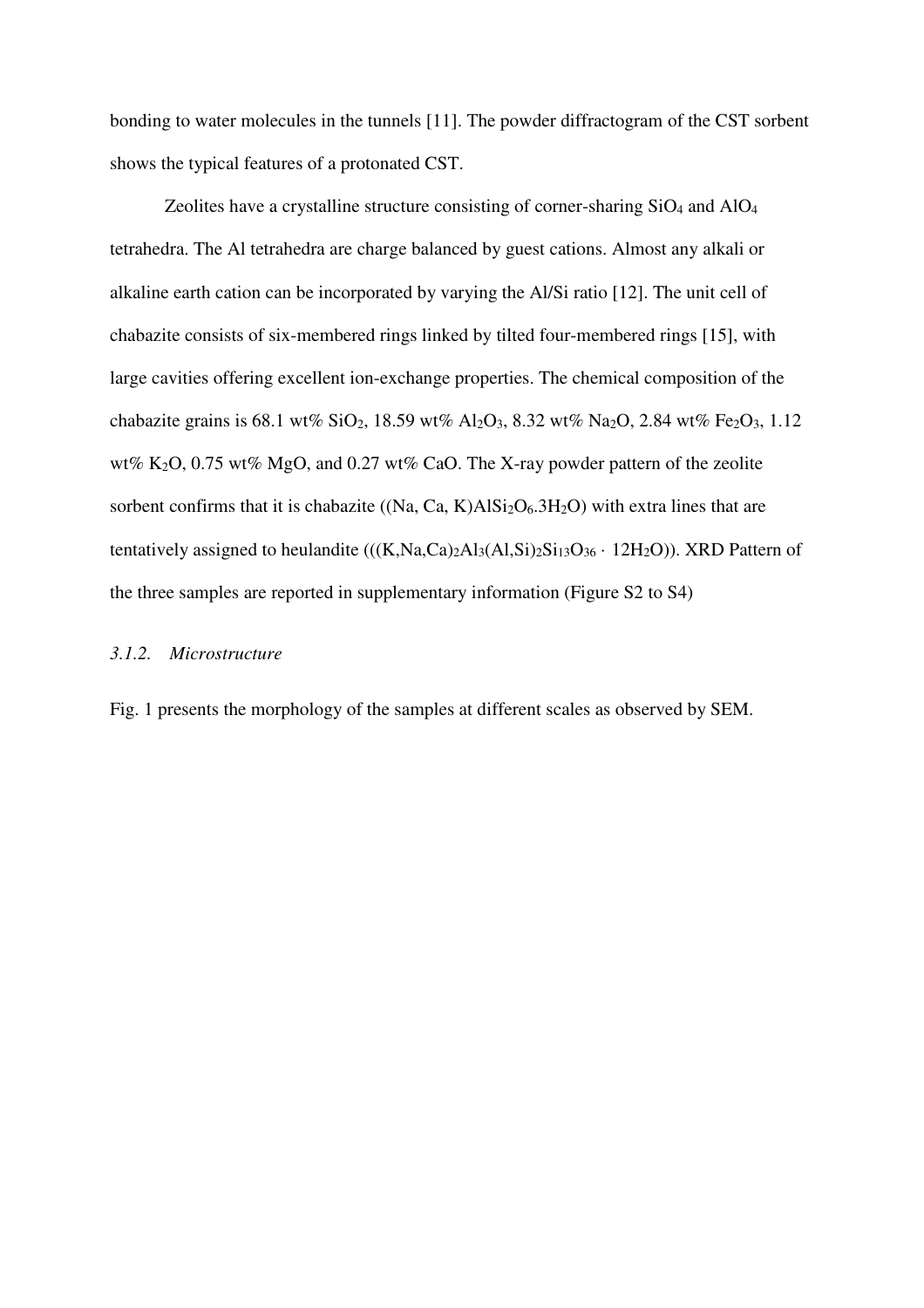

**Fig. 1.** Scanning electron micrographs and EDX analysis of the three sobent materisl investigated in this study: Sorbmatech (mesoporous silica functionalized with potassium-copper hexacyanoferrate nanoparticles), chabazite and a Nb-substituted Na crystalline silicotitanate (CST).

The grain sizes of all three sorbents (a few hundred  $\mu$ m) are compatible in-flow process using a column technology. The heterogeneities observed on the Sorbmatech particles are not K-CuHCF nanoparticles, which can only be observed by TEM [17], but are probably traces of KNO<sub>3</sub>.

The specific surface areas and total pore volumes calculated from nitrogen adsorption experiments using the Brunauer-Emmet-Teller method are reported in Table 2.

#### **Table 2**

| Sample     | Specific surface area<br>$(m^2 \tcdot g^{-1})$ | Total pore volume<br>$(cm^3 \tcdot g^{-1})$ | $Q_{\text{max}}^{\text{a}}$<br>$(mg \cdot g^{-1})$ | $K_d^b$<br>$(mL·g-1)$ |
|------------|------------------------------------------------|---------------------------------------------|----------------------------------------------------|-----------------------|
| Sorbmatech | 336                                            | 0.77                                        | 17.4                                               | 2.10 <sup>5</sup>     |
| Chabazite  | 388                                            | 0.31                                        | > 30                                               | 94                    |

Porosity and ion exchange properties of the three studied sorbents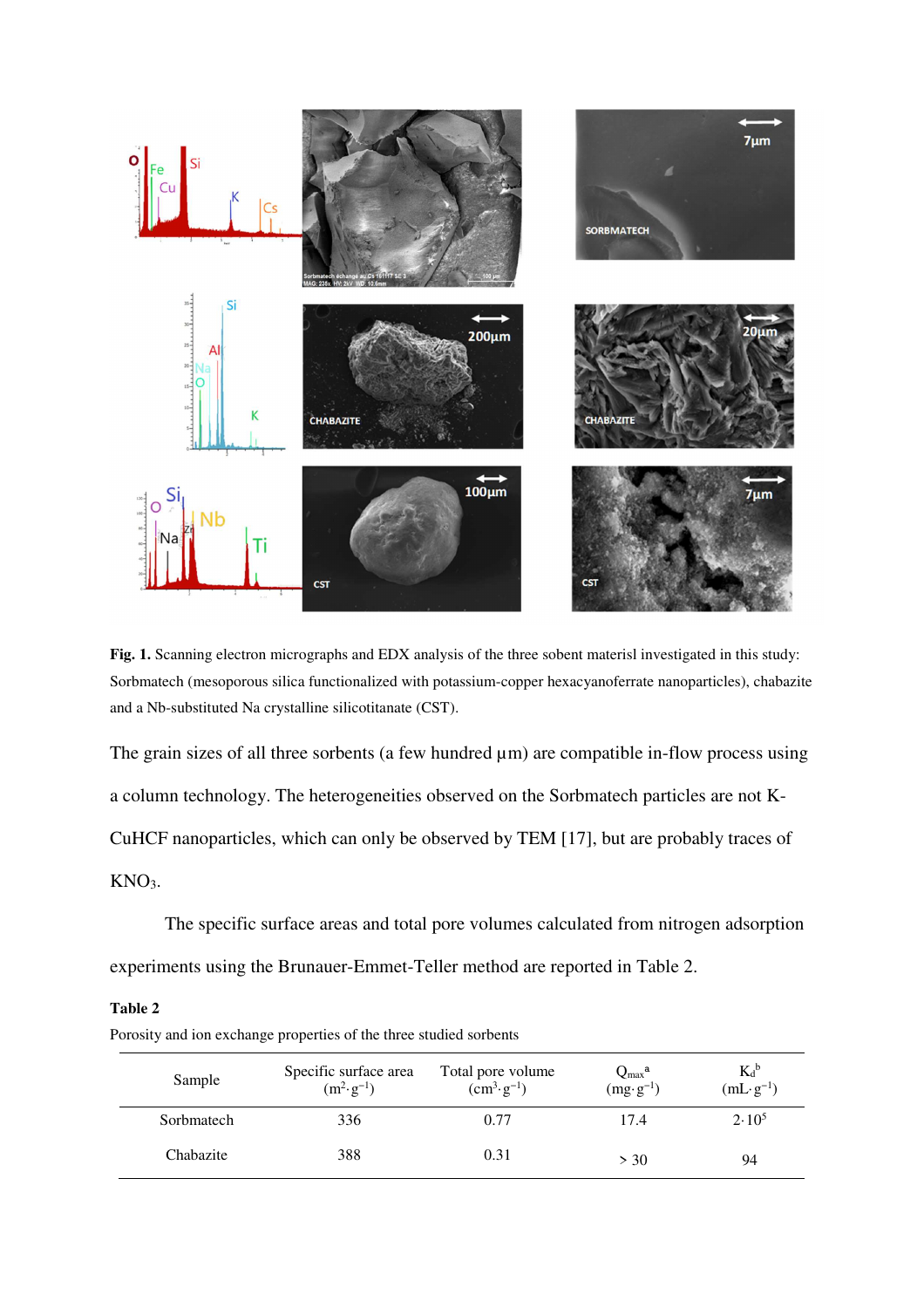| <b>CST</b> | 127<br>.<br>-- | 0.24 | > 79 | 7.10 <sup>4</sup> |
|------------|----------------|------|------|-------------------|
|            |                |      |      |                   |

CST, Nb-substituted Na crystalline silicotitanate;  $K_d$ , distribution coefficient;  $Q_{\text{max}}$ , maximum sorption capacity. <sup>a</sup>Maximum sorption capacity calculated from nitrogen adsorption isotherms measured after 48 h contact time in the solution with the highest initial concentration of cesium (100 mg·g−1) for chabazite and CST, and by fitting the data using a modified Langmuir model for Sorbmatech.

bDistribution coefficient measured after 48 h contact time in a solution containing a trace concentration (35 kBq⋅L<sup>-1</sup>) of  $137$ Cs.

#### *3.2. Batch sorption experiments*

#### *3.2.1. Maximum sorption capacity*

The sorption mechanism from these sorbents is an ionic exchange between guest ions from the crystalline structure and Cs from the solution. Chemical analysis show an ionic exchange 1:1 between Cs+ from the solution and K+ from the solid in case of Sorbmatech sample, and Na+ in case of Chabazite or CST.

The sorption isotherms obtained for the three materials after 2 and 48 h are shown in **Fig. 2**. Langmuir-type behavior with a plateau at high concentrations is only observed for Sorbmatech (at both contact times) (see section isotherm modelling for the description of the fit of the data).

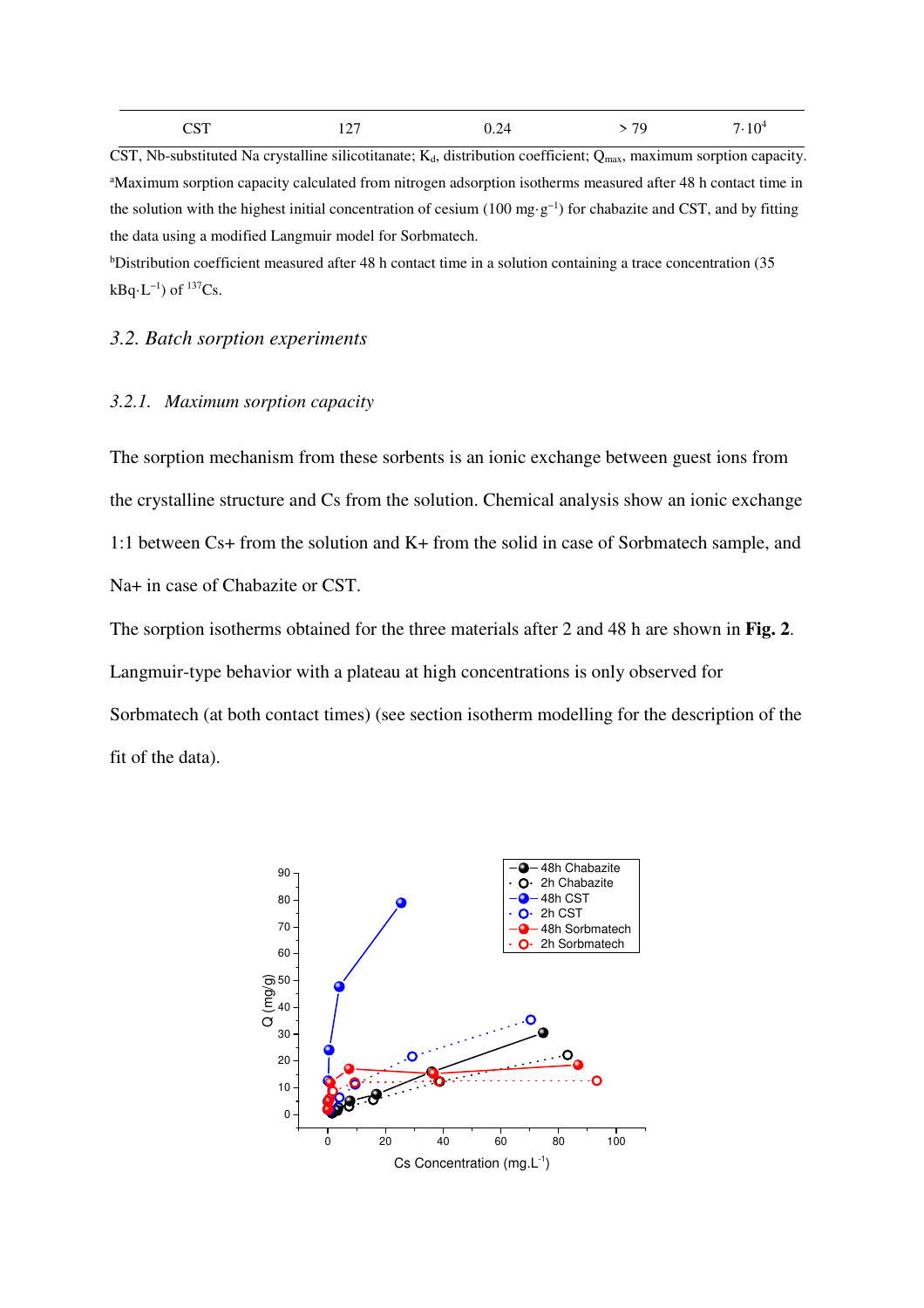**Fig. 2.** Cesium sorption capacities (O) of the three studied materials measured after 2 or 48 h in contact with seawater containing different concentrations of <sup>133</sup>Cs. Sorbmatech, mesoporous silica functionalized with potassium-copper hexacyanoferrate nanoparticles; CST, crystalline silicotitanate.

For chabazite and CST, the absence of a plateau in the isotherms indicates that the system had not reached equilibrium after 48 h. The maximum sorption capacity was taken to be the value measured in the solution with the highest initial Cs concentration (100 mg·g<sup>-1</sup>), namely 30 mg·g<sup>-1</sup> (0.22 mmol·g<sup>-1</sup>) for chabazite and 79 mg·g<sup>-1</sup> (0.59 mmol·g<sup>-1</sup>) for CST at 48 h, much higher than for Sorbmatech.

 Fig. 2 also shows that the measured sorption capacities are lower for the shorter contact time, particularly for CST (35 vs 80 mg·g<sup>-1</sup>). For the Chabazite sample, this difference between a contact time of 2h and 48h is also very clear, with respectively a maximum of  $30mg.g^{-1}$ compared to  $22mg.g^{-1}$ . In contrary, in the case of Sorbmatech, this plateau is already reached and it is close to that measured at 48h.

Previous studies indicate that the maximum sorption capacity of CSTs depend strongly on their composition and to a lesser extent on the pH of the solution. Alby et al. [3] reported maximum Cs extraction capacities of 1.9–4.4 mmol·g<sup>-1</sup> while Clearfield et al. [11] found that Q<sub>max</sub> increased slightly with the pH up to pH 6 and then plateaued to a value close to 2 mmol·g<sup>-1</sup>. The maximum Cs sorption capacity of Nb substituted Na-CST powders enriched with iron has been measured at close to 0.08 mmol·g<sup>-1</sup> (11 mg·g<sup>-1</sup>) [10]. In their study, Miller and Brown [7] estimated measured the Cs sorption capacity of the commercial Nb-substituted CST (IONSIV IE 910) equal 2.4 mmol·g<sup>-1</sup>. All these reported experimental values are far from the theoretical maximum capacity (8 mmol·g<sup>-1</sup>) of Nb substituted Na-CST powders form available in literature [7, 10, 11, 22], or of the commercial Nb-substituted CST (IONSIV IE 910) estimated between 4 and 5 mmol·g<sup>-1</sup> [7] This is probably because, as indicated by our data, the theoretical maximum is only approached at very long contact times. The sorption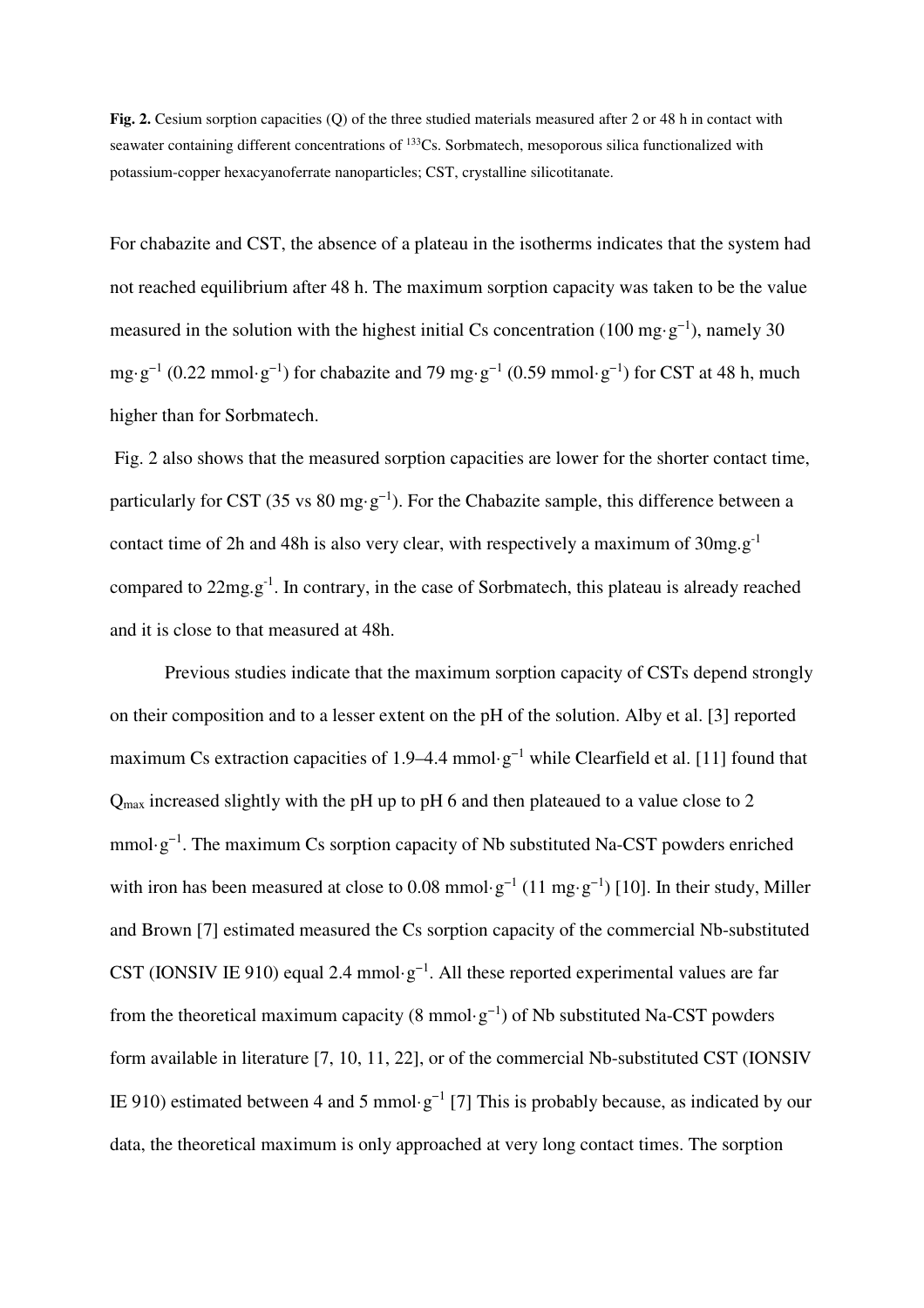capacities at shorter contact times are probably lower because only the surface of the material contributes.

Hexacyanoferrate materials have been widely studied for the selective removal of Cs [3]. The maximum sorption capacity measured here for Sorbmatech (0.13 mmol·g<sup>-1</sup>) is much lower than the highest value reported for pure K-CuHCF powder (1.5 mmol·g−1) and other loaded HCF materials [3, 23]. This is because of the relatively low HCF content of the formulation studied here. The concentration of nanoparticles estimated by taking the ratio of the maximum sorption capacities measured here and for pure HCF,  $\sim$ 9 wt%, is in agreement with the concentration measured by ICP-AES (6–8 wt%).

Chabazite's order of selectivity for alkali and alkaline earth cations is  $Cs > K > Rb$  $Na = Ba > Sr > Ca > Li$  [13], which has been explained by a corresponding decrease in the size of the unit cell [13]. Baek et al. estimated the maximum sorption capacity of a Na-Chabazite in powder form to be 1250 mg·g<sup>-1</sup> (9.4 mmol·g<sup>-1</sup>) with a theoretical cation exchange capacity measured by Ba exchange of 238 mmol·g<sup>-1</sup> [14]. The maximum sorption capacity measured here  $(0.22 \text{ mmol·g}^{-1})$  is much lower. This is because the chabazite powder contains 20 wt% binder and because the maximum capacity was not reached, even after 48 h (no leveling out of the isotherms in Fig. 2)[24]. The chabazite grains appear to be very dense (Fig. 1) so as for CST, the likely explanation for this behavior is that sorption only occurs on the surface of the material. A similarly low Cs sorption capacity (2–3 meq·g<sup>-1</sup>) has been reported previously for chabazite in the form of composite macroporous pellets [25].

#### *3.2.2. Distribution coefficient at trace concentration*

Since Sorbmatech has a lower sorption capacity than the other two materials, the tendency in the effluent decontamination literature would be to conclude too hastily that it is less efficient. For nuclear decontamination however, the focus should be on the removal of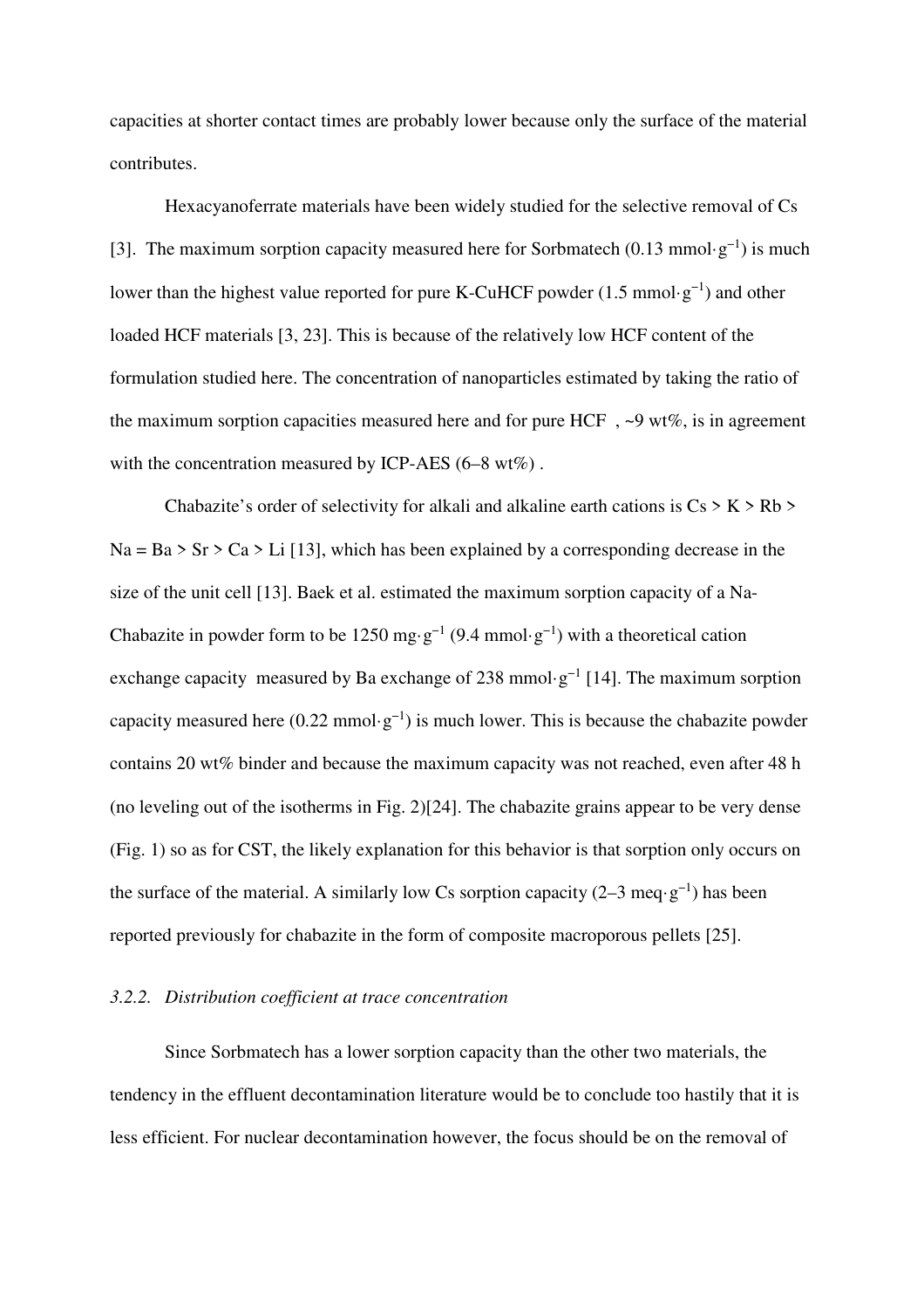trace elements, which is more easily investigated using "Kd-mode" sorption isotherms measured at low contaminant concentrations, as shown in Fig. 3.



**Fig. 3.** Cesium distribution coefficients  $(K_d)$  in the three studied sorbent materials measured after 2 or 48 h in contact with seawater containing different concentrations of either <sup>133</sup>Cs (2-100 mg·L−1) or <sup>137</sup>Cs (trace levels). Sorbmatech, mesoporous silica functionalized with potassium-copper hexacyanoferrate nanoparticles; CST, crystalline silicotitanate.

The chabazite sample, which has a relatively high maximum adsorption capacity (30 mg·g−1 at 48 h) is increasingly less effective than the other two materials at removing trace concentrations of  $Cs$ , with very low  $K_d$  values that tend to decrease with the  $Cs$  concentration. This is because chabazite is poorly selective for Cs in seawater. After 48 h, the distribution coefficients measured here,  $1~100 \text{ mL}\cdot\text{g}^{-1}$ , are similar to the value measured by Baek et al. (8) mL·g−1) for a chabazite powder [14]. Note that the measurements after 2 h contact carry large analytical uncertainties.

The distribution coefficients measured for CST after 2 and 48 h in low Cs solutions differ by more than an order of magnitude (Fig. 3). This is again because the CST grains are dense with very few pores, delaying the saturation of the interior. The values and trend for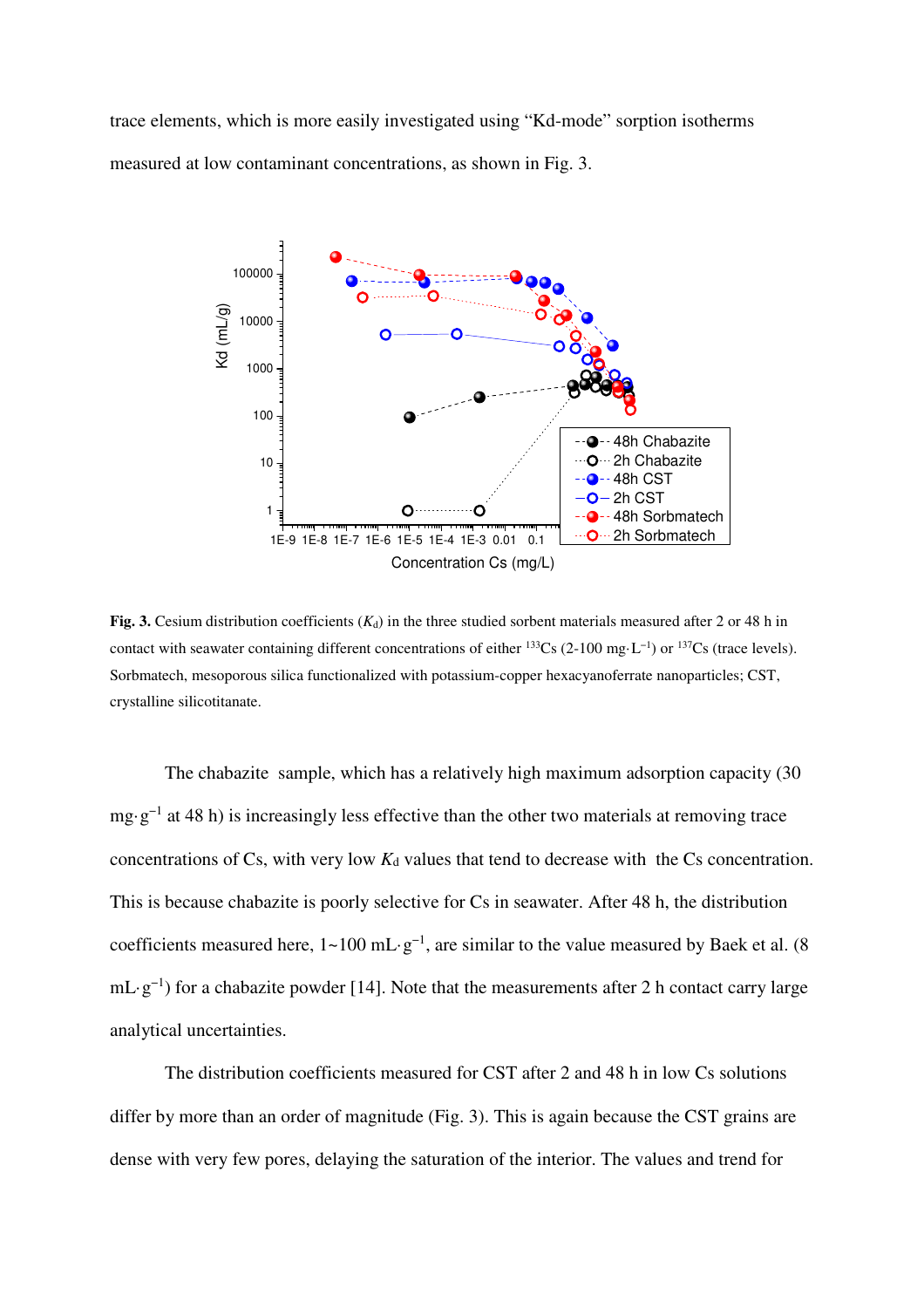Sorbmatech are similar, but the distribution coefficients for Sorbmatech are higher (lower) than those measured for CST at lower (higher) Cs concentrations. The better performance of Sorbmatech at low Cs concentrations is particularly marked initially (2 h contact time, Fig. 3). In summary, these results show that Sorbmatech or CST, with distribution constants of close to  $10^5$  mL·g<sup>-1</sup>, are significantly more effective than chabazite for the decontamination of seawater with trace levels of Cs. Note that the results may be different for solutions other than seawater with lower concentrations of competitive cations.

Comparing distribution coefficients between studies is difficult because they depend on the Cs concentration and the nature of the solution used. As an indication nevertheless, the values measured here are in the middle of the range  $({\sim}10^4$  to  $10^6$  mL·g<sup>-1</sup>) reported in the literature for measurements at trace concentrations of  $137Cs$  (a few kBq·L<sup>-1</sup>) in aqueous saline solution for various HCFs [26], HCF-functionalized silica [17] and CST materials [9, 27].

# *3.2.3. Isotherm modelling*

As mentioned above (section 3.2.1), Langmuir-type behavior with a plateau at high concentrations is only observed for Sorbmatech (at both contact times). The sorption isotherms measured at high Cs concentration for Sorbmatech are well fit with a Langmuir model [24] (Eq. 3, with *L* the Langmuir parameter and  $\lbrack C \rbrack_{eq}$  the equilibrium concentration and Q<sub>max</sub> 16 mg·g<sup>-1</sup> (0.12 mmol·g<sup>-1</sup>)). Fig. 4 shows however that the data over the entire concentration range are only accurately fitted by the modified Langmuir model described by Eq. 4, with  $Q_{max} = 17.4$  mg·L<sup>-1</sup> and c the Langmuir modified parameter equal to 0.1.

$$
Q = Q_{max} \frac{L[C]_{eq}}{1 + L[C]_{eq}} \tag{3}
$$

$$
Q = Q_{max} \frac{L([C]_{eq})^{1-c}}{1 + L([C]_{eq})^{1-c}}
$$
(4)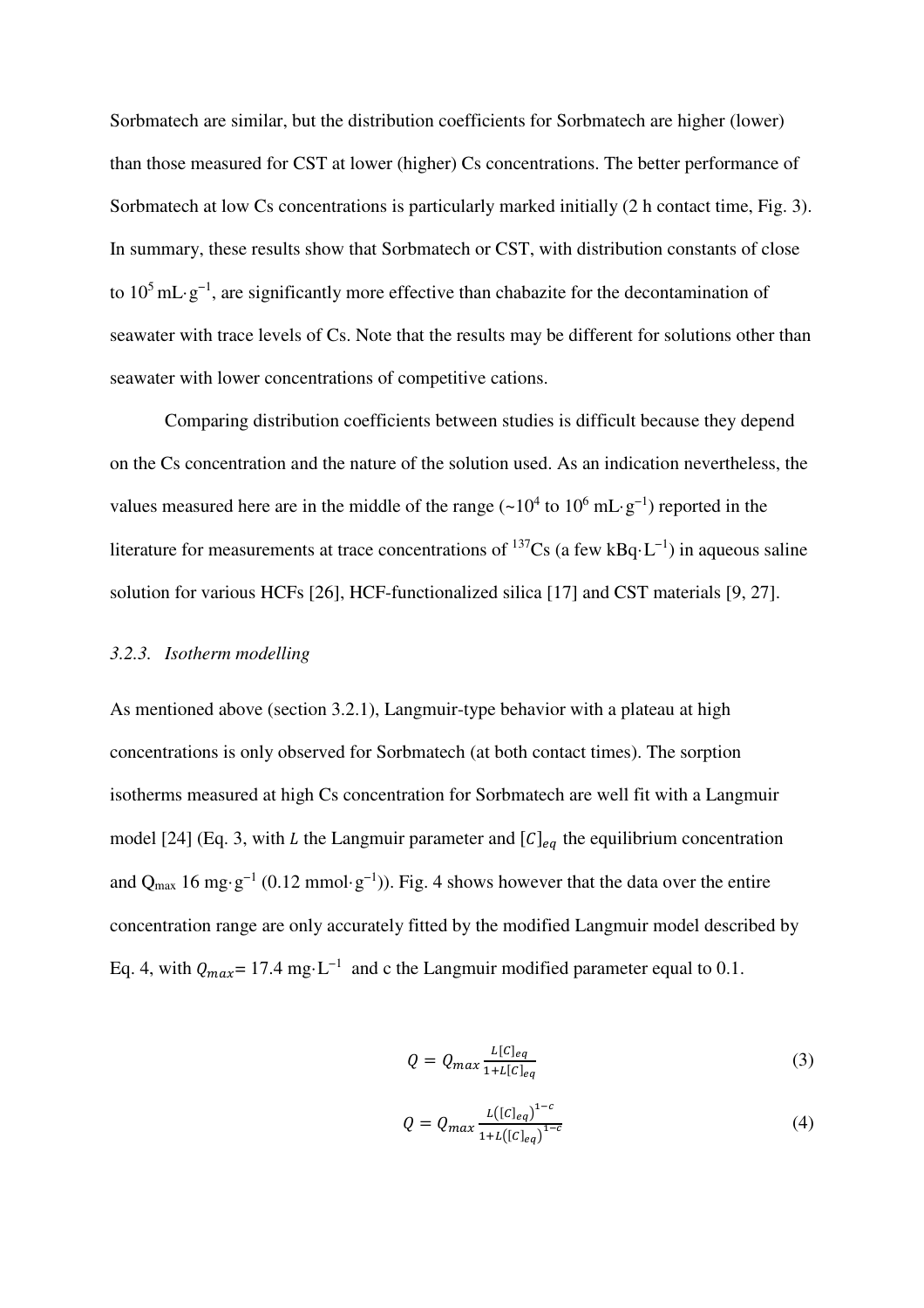Indeed, in case of decontamination of radioactive effluent, we need to fit the low concentration domain (done with  $137Cs$  at trace concentration) with accuracy. This modified model will be used for comparison to dynamic capacity for in-flow experiments.



**Fig. 4.** Cesium sorption capacities of Sorbmatech (mesoporous silica functionalized with potassium-copper hexacyanoferrate nanoparticles) measured after 48 h in contact with seawater containing different concentrations of either <sup>133</sup>Cs (initial 2–100 mg·L−1) or <sup>137</sup>Cs (trace levels) on (a) linear and (b) log-log scales. The blue and red lines are the best fits with the Langmuir and the modified Langmuir equation (Eqs. 3 and 4 in the main text), respectively. The red squares and red circles are the dynamic capacities calculated from breakthrough experiments performed at Darcy velocities of respectively 1 and 5 m⋅h<sup>-1</sup>.

#### *3.3. Kinetics experiments*



**Fig. 5** shows how the sorption capacities of the three materials increase over time.

**Fig. 5.** Normalized cesium sorption capacities of the three studied materials as a function of (a) linear and (b) square root time as measured from batch experiments in seawater containing 70 mg·L<sup>−1</sup> Cs. Sorbmatech, mesoporous silica functionalized with potassium-copper hexacyanoferrate nanoparticles; CST, crystalline silicotitanate.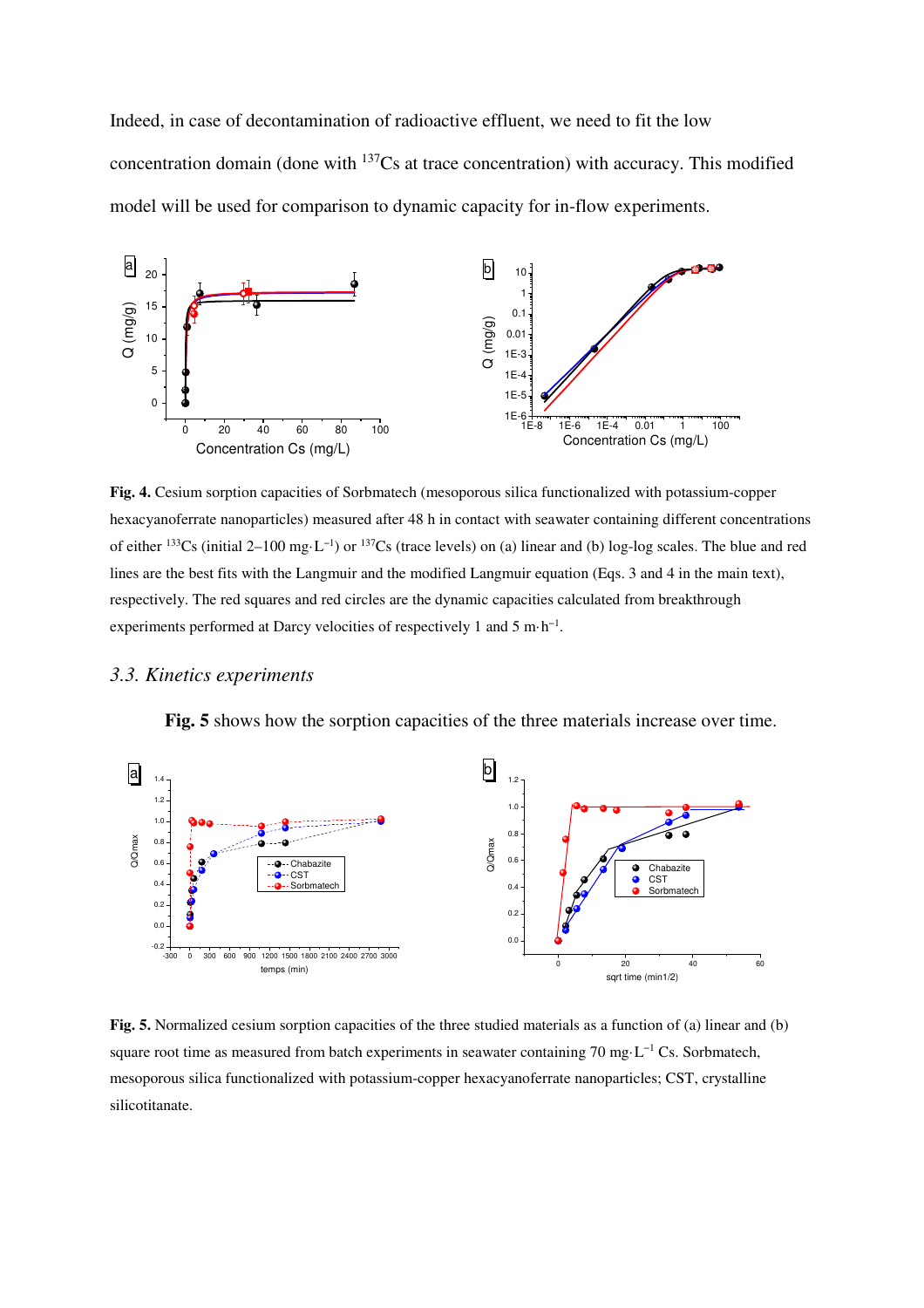It is clear that the sorption kinetics are much faster for Sorbmatech than for CST or chabazite. All three are heterogenous grains. The chabazite and CST samples contain both crystals and binder, with possible macropores between the two. The Sorbmatech grains consist of mesoporous silica particles loaded with HCF nanoparticles. Ion exchange kinetics in heterogeneous particles are governed by at least three distinct diffusional steps [25] : 1) diffusion in the boundary layer between the solution and the surface of the material; 2) diffusion through the macropores and mesopores of the grains; 3) diffusion within the microporous crystals where ion exchange takes place (here, the CST, chabazite or HCF crystals). Fig. 5b reveals the presence of several rate-limiting diffusional steps for CST and Chabazite but just one for Sorbmatech. The only limiting step for Sorbmatech is diffusion in the boundary layer (Nernst layer) around the grains. The diffusion inside the grains is not ratelimiting because the material contains mesopores and because the ionic exchanger KCu-HCF is nanosize particles [17]. The two other materials are much denser, hindering diffusion, and contain relatively large sorbent particles mixed with binder, slowing the ion exchange process. This interpretation is in keeping with Depaoli and Perona, who showed that the ion exchange rate in macroporous chabazite pellets depended both on intraparticle and external diffusion rates.[28]

Fig. 6 compares the sorption kinetics of CST and Sorbmatech in solutions with initial concentrations of 70 and 10 mg⋅L<sup>-1</sup>. For Sorbmatech, the initial sorption rate is slightly lower at the lower Cs concentration, which is consistent with the rate-limiting step being external mass transfer resistance through the liquid film on the surface of the grains and of the mesopores. Mass transfer is driven by the concentration gradient between the surface containing the HCF nanoparticles and the pore or bulk solution. This driving force thus decreases with the Cs concentration of the solution, and this decrease may explain the slight slowing down of the sorption process evidenced in Fig. 6.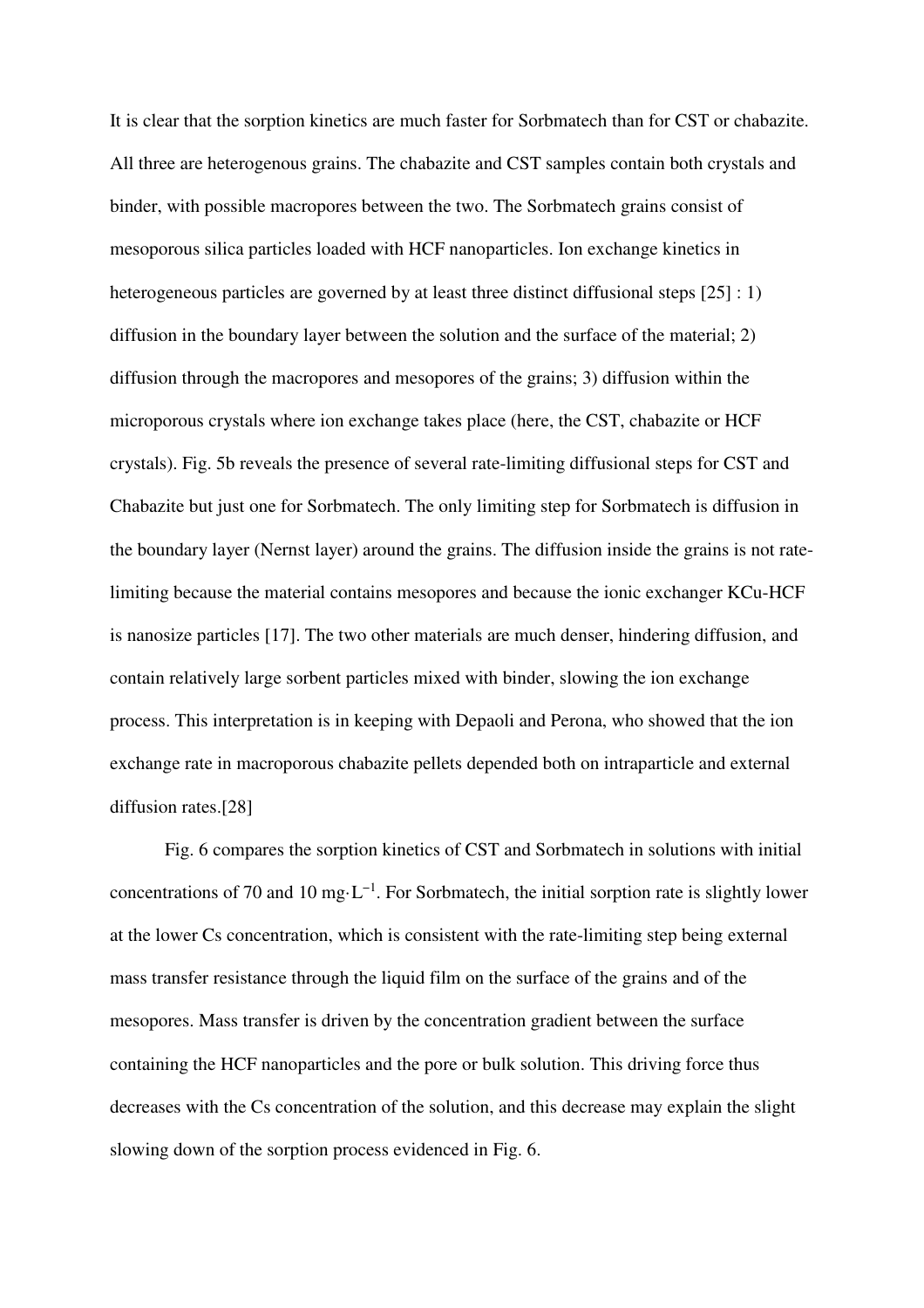For CST in contrast, the sorption rate is substantially higher at the lower Cs concentration, as has been observed previously by Mahendra et al. for a dense ionic exchange resin [6]. This may be because there are two ion exchange sites in CST, tunnels and framework vacancies [11], with potentially different exchange kinetics and capacities. The fast sorption at low Cs concentrations would then reflect exchange at the first site with fast kinetics and a low capacity, while the slower sorption at higher Cs concentrations is the result of sorption on the second site with a larger capacity but slower kinetics.



**Fig. 6.** Comparison of the (square-root) time-variation of the normalized cesium sorption capacities of Sorbmatech (mesoporous silica functionalized with potassium-copper hexacyanoferrate nanoparticles) and CST (a crystalline silicotitanate) in seawater containing 10 or 70 mg⋅L<sup>-1</sup> Cs.

#### *3.4. Continuous flow experiments*

Fig. 7 shows the breakthrough curves obtained for the three sorbents with a Darcy velocity of 1 m·h<sup>-1</sup> and an inlet Cs concentration of 30 mg·L<sup>-1</sup>. The shape of a breakthrough curve depends on the parameters of the experiment and the material but ideally, the outlet concentration jumps instantaneously from zero to the feed concentration when the column capacity is reached.

Breakthrough curves can be divided into three main zones [29].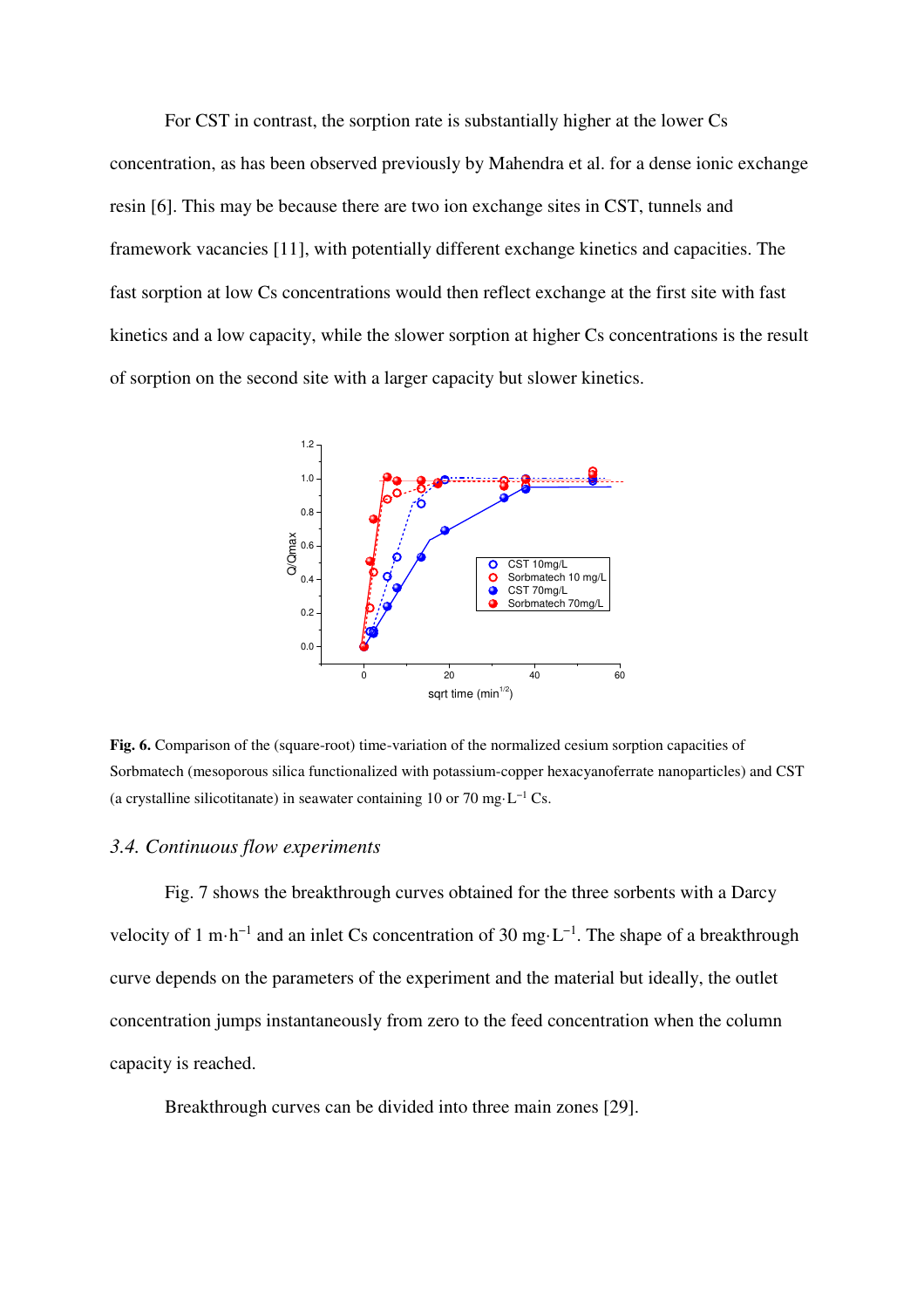The first corresponds to the period during which the concentration of the studied element (Cs here) in the solution passing through the outlet is zero. The breakthrough volume  $(V_B)$  is defined by convention as corresponding to an outlet concentration equal to 1% of the input concentration. This is the volume of the studied solution that can pass through the column without any "leakage" of the species of interest and is thus the most important parameter for the decontamination of trace elements. It depends both on the physical properties of the sorbent (surface area, particle size, pore size, pore volume..) and on the parameters of the process (flow rate, temperature, bed size…) [30].

The second part of the breakthrough curve is the mass transfer region during which the outlet concentration increases sharply. In most cases, breakthrough curves are symmetric (sigmoidal) and the half-breakthrough volume or retention volume  $(V_R)$  is defined as the percolated volume at which the concentration at the outlet of the column is equal to half the concentration at the inlet. The more efficient the sorption process is, the sharper the increase in the breakthrough curve is and the closer  $V_R$  is to  $V_B$  [6].

The finally part of the breakthrough curve is the saturation phase. The saturation or hold-up volume  $(V_M)$  is defined as the outflow volume at which the outlet concentration reaches 99% of the inlet concentration. This is the minimum volume of solution needed to saturate the sorbent. The bed capacity or dynamic capacity  $(O_{dyn})$  at saturation is calculated from the saturation volume as follows:

$$
Q_{dyn} = \frac{V_{M}[Cs]_{inlet} - \int_{0}^{V_{M}}[Cs]_{outlet}dV}{m}
$$
 (5)

The dynamic capacity can be compared to the batch capacity calculated using a Langmuir model by replacing [Cs]eq with [Cs]inlet in Eq. 3 or Eq. 4. This comparison reveals whether the column process reaches equilibrium with the investigated sorbent.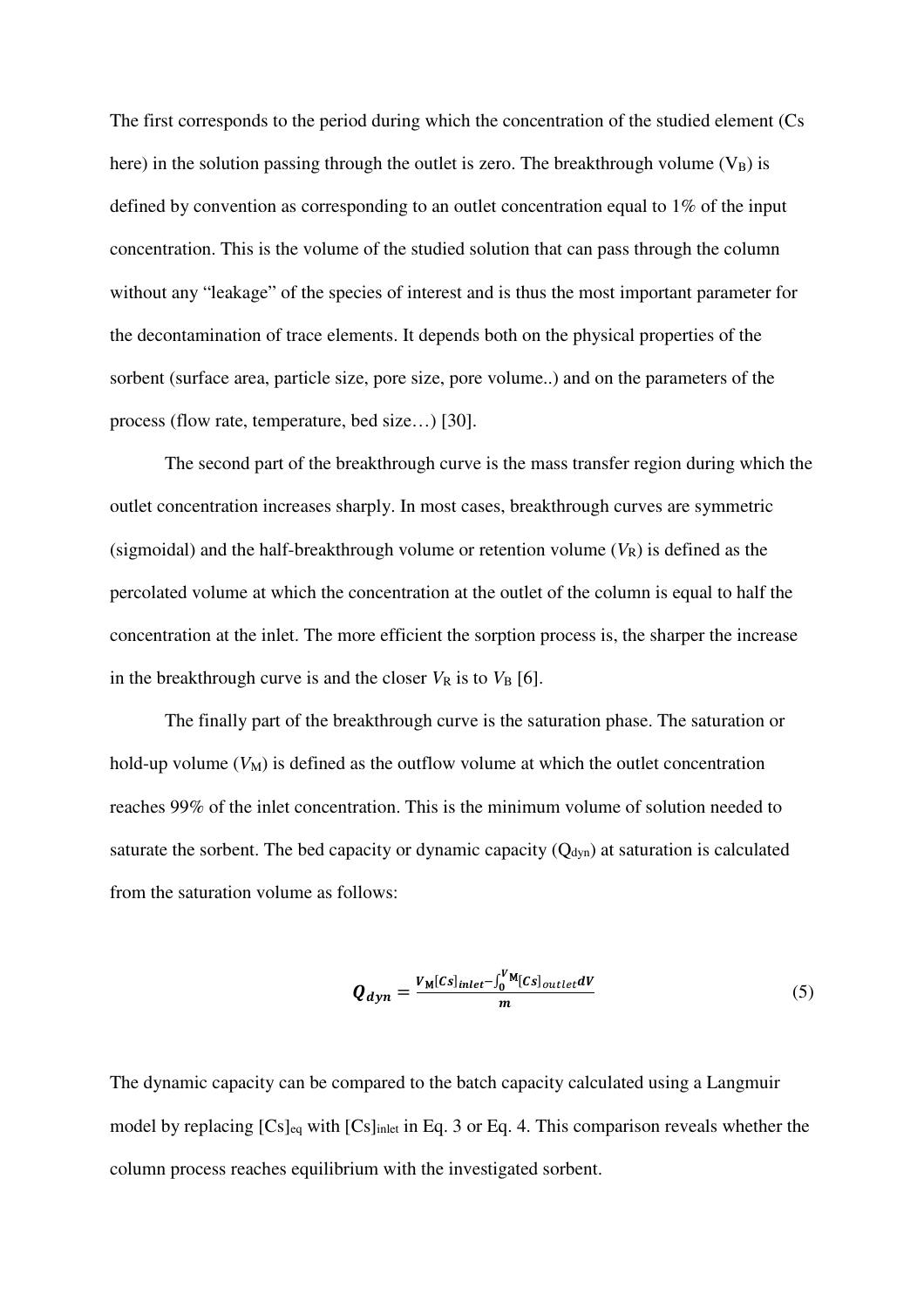Finally, another useful parameter to evaluate sorbents for the removal of trace-level contaminants is the bed efficiency (BE) [16, 31] , the proportion of the total amount of Cs that has been injected into the column at mi-breakthrough that is retained by the sorbent:

$$
BE = \frac{V_R * [Cs]_{inlet} - \int_{V=0}^{V_R} [Cs]_{outlet} \, dV}{V_R * [Cs]_{inlet}} \tag{6}
$$

For column experiments, two parameters were studied: initial concentration ([Cs]<sub>inlet</sub> equal to  $5mg.L^{-1}$  or  $30mg.L^{-1}$ ) and Darcy Velocity (1m.h<sup>-1</sup> and  $5m.h^{-1}$ ). **Table 3** lists these parameters for all the breakthrough experiments performed here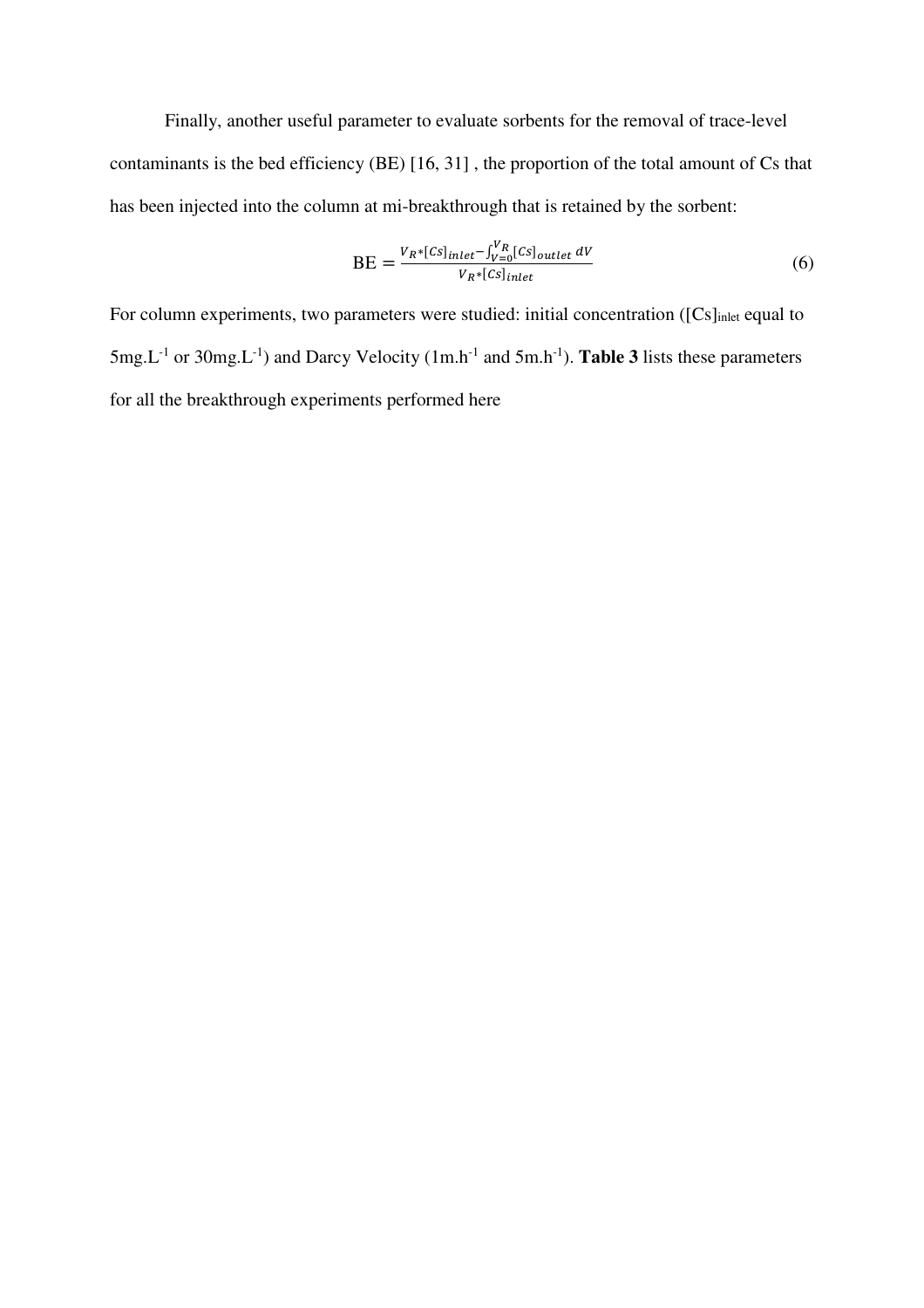#### **Table 3**

| Sample     | Bed weight | $[Cs]_{\text{inlet}}$ | Darcy velocity     | Bed height     | $V_{\rm B}$      | $V_{\rm R}$              | $Q_{\text{dyn}}$         | $Q_{\text{batch}}$       | Bed efficiency |
|------------|------------|-----------------------|--------------------|----------------|------------------|--------------------------|--------------------------|--------------------------|----------------|
|            | (g)        | $(mg \cdot L^{-1})$   | $(m \cdot h^{-1})$ | (cm)           | (mL)             | (mL)                     | $(mg \cdot g^{-1})$      | $(mg \cdot g^{-1})$      | $(\%)$         |
| Sorbmatech | 1.525      | 4.16                  |                    | $\overline{3}$ | 2432             | 3268                     | 13.5                     | 15.5                     | 96             |
|            | 1.496      | 4.47                  | 5                  | $\overline{3}$ | 1082             | 3386                     | 15.2                     | 15.6                     | 92             |
|            | 1.314      | 29.74                 | $\mathbf{1}$       | $\mathfrak{Z}$ | 426              | 563                      | 17.1                     | 17.0                     | 97             |
|            | 1.408      | 32.2                  | $\mathfrak{S}$     | $\mathfrak{Z}$ | 292              | 545                      | 17.4                     | 17.1                     | $92\,$         |
| <b>CST</b> | 2.144      | 5.68                  |                    | $\overline{3}$ | 2500             |                          |                          |                          |                |
|            | 2.240      | 5.16                  | $\sqrt{5}$         | $\mathfrak{Z}$ | $\boldsymbol{0}$ | 4300                     | $\overline{\phantom{0}}$ | $\overline{\phantom{m}}$ | 71             |
|            | 2.113      | 29.28                 | $\mathbf{1}$       | $\mathfrak{Z}$ | 700              | $\overline{\phantom{0}}$ | $\overline{\phantom{0}}$ | $\overline{\phantom{m}}$ |                |
|            | 2.113      | 29.98                 |                    | $\overline{3}$ | 300              | $\overline{\phantom{0}}$ |                          |                          |                |
|            | 2.135      | 26.9                  | $\mathfrak{S}$     | 3              | $\boldsymbol{0}$ | 1100                     | N/A                      | N/A                      | 77             |
| Chabazite  | 1.3960     | 30.7                  | $\mathbf{1}$       | $\overline{3}$ |                  | 450                      |                          | $\rm N/A$                | 70             |

Results of breakthrough experiments performed with the three studied sorbents

 $Q_{\text{batch}}$ , maximum sorption capacity measured in batch experiments;  $Q_{\text{dyn}}$ , maximum sorption capacity measured in continuous flow experiments;  $V_{\text{B}}$ , breakthrough volume;  $V_{\text{R}}$ , retention volume.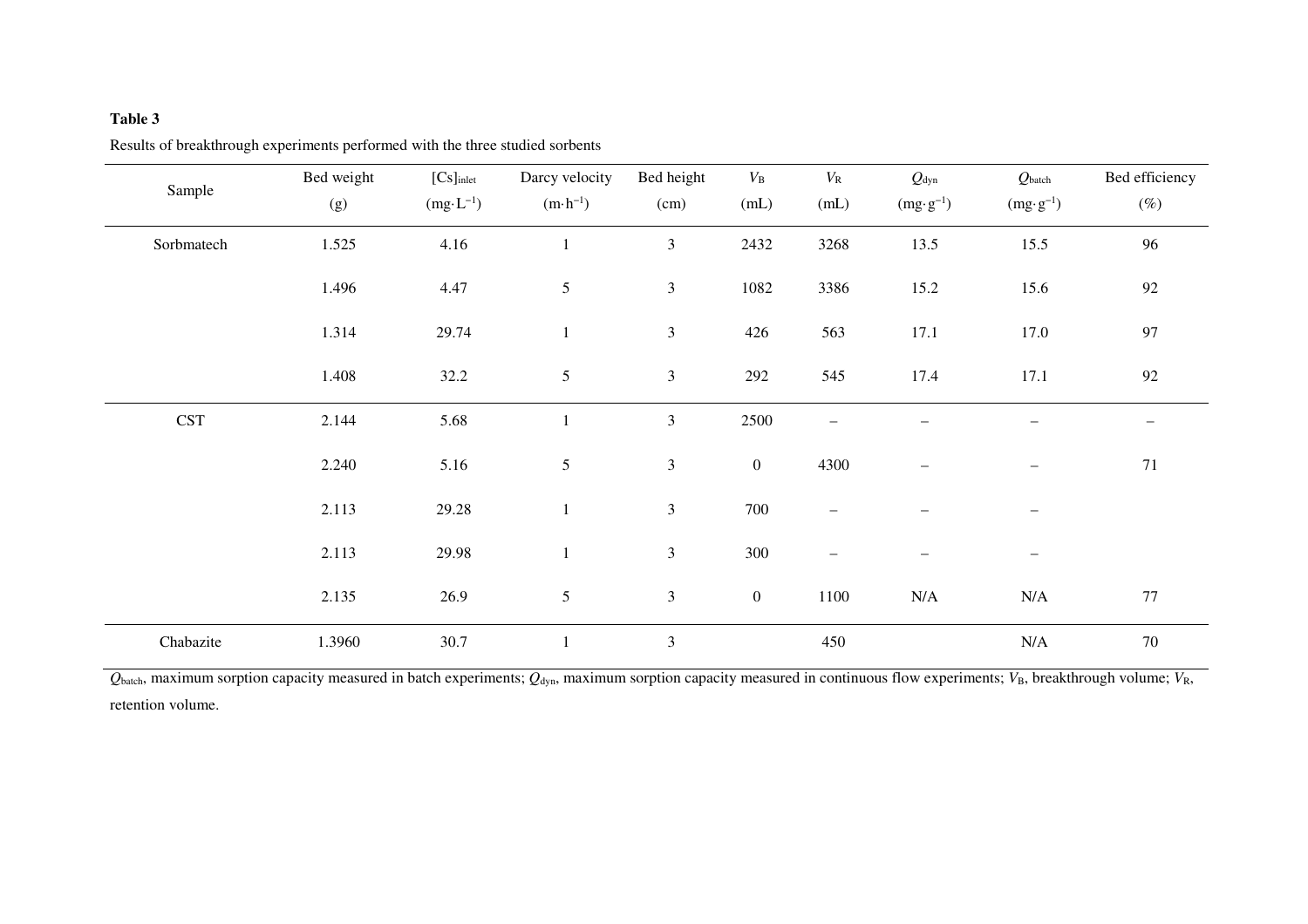#### *3.4.1. Comparison of the three sorbents*

Fig. 7 shows that at a Darcy velocity of 1 m·h−1 and an inlet Cs concentration of 30 mg·L<sup>-1</sup>, the breakthrough volume for chabazite is very low (~30 mL) and the breakthrough curve is flat. This early leakage can be explained by chabazite's slow sorption kinetics and poor selectivity. Sorbmatech and chabazite have similar retention volumes, respectively 563 mL and 450 mL under these conditions, but Sorbmatech has a higher bed efficiency (97% vs 70%) as highlighted by its sharper breakthrough curve. A similar column test performed by DePaoli et al. with chabazite and a solution containing  $^{90}Sr$  and  $^{137}Cs$  showed that the strontium was not retained in the column and was continuously replaced on chabazite by competitive cations [5]. Despite chabazite's large maximum sorption capacity for Cs (close to 30 mg·g<sup>-1</sup>), these continuous flow results show that other faster and more selective sorbents should be preferred to treat Cs contaminated seawater.

The breakthrough curve for CST is so flat that the mid-breakthrough volume was not reached even after 2 L of the Cs-enriched solution had percolated through the column. This experiment was repeated to confirm the reproducibility of the results. The two breakthrough volumes obtained were 300 and 700 mL, the large difference being due to the large uncertainties associated with the measurements of very low Cs concentrations and the heterogeneity of the CST grains (i.e. the beds in the two experiments were not identical). These values are in the same range as the breakthrough volume measured for Sorbmatech under the same conditions. Note for CST that DePaoli et al. recorded a similarly flat breakthrough curve for a different CST (Ionsiv® IE911) investigated for Sr removal [5].

Sorbmatech's breakthrough curve is close to ideal and can be fitted by a Boltzmann sigmoid function [32],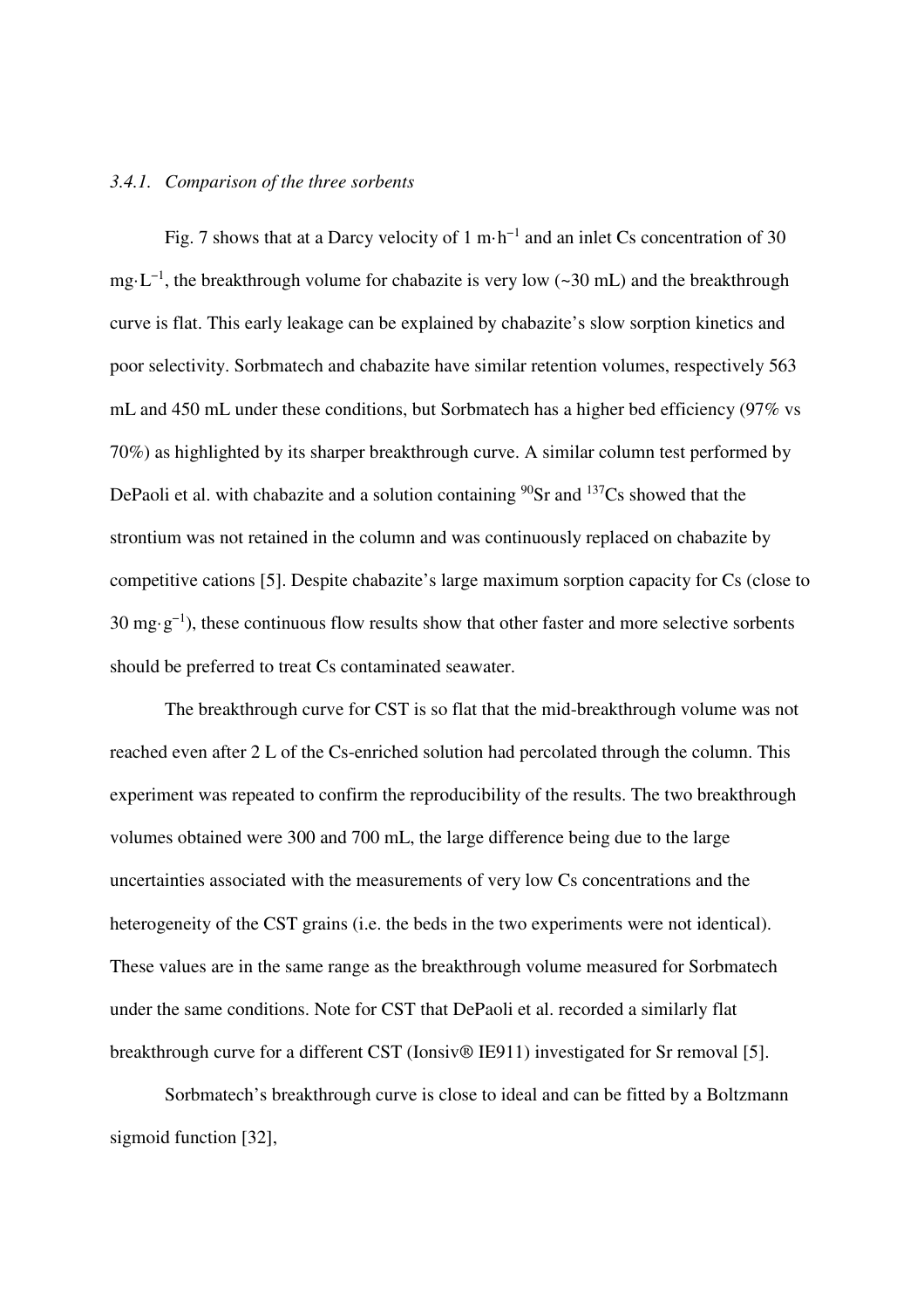$$
[Cs]_{outlet} = \frac{[cs]_{inlet}}{1 + exp(\frac{V - V_r}{\Delta V})}
$$
(7)

with  $V_R$  and  $\Delta V$  (a volume parameter that accounts for deviation from an ideal breakthrough curve) as free parameters. The linearization of this equation corresponds to the Thomas Yoon-Nelson models [33] as:

$$
ln\left(\frac{[Cs]_{outlet}}{[cs]_{outlet} - [Cs]_{inlet}}\right) = k_{yN}t - k_{yN}\tau
$$
\n(8)

Where t (*h*), the time is equal QV (with  $Q(L/h)$  the flow rate);  $\tau$  is the half breakthrough time and k<sub>YN</sub> (1/h) the Yoon Nelson parameter is equal to Q/ $\Delta V$ .

The fitted value of  $V_R$  was then used to obtain a more accurate estimate of the breakthrough volume, using Eq. 8:

$$
V_{\rm B} = V_{\rm R} + \Delta V \ln \left( \frac{100}{99} - 1 \right) \tag{9}
$$

and of the bed efficiency, using Eq. 6, yielding  $V_B = 426$  mL and BE =  $97\%$ . The log/log representation of the breakthrough curves in Fig. 7b highlights the differences between the breakthrough volumes and breakthrough behavior of the three sorbents. While the Yoon– Nelson model can well fitted (R2 > 0.9) with the data obtained on Sorbmatech breakthrough this is not the case for the other two sorbents.

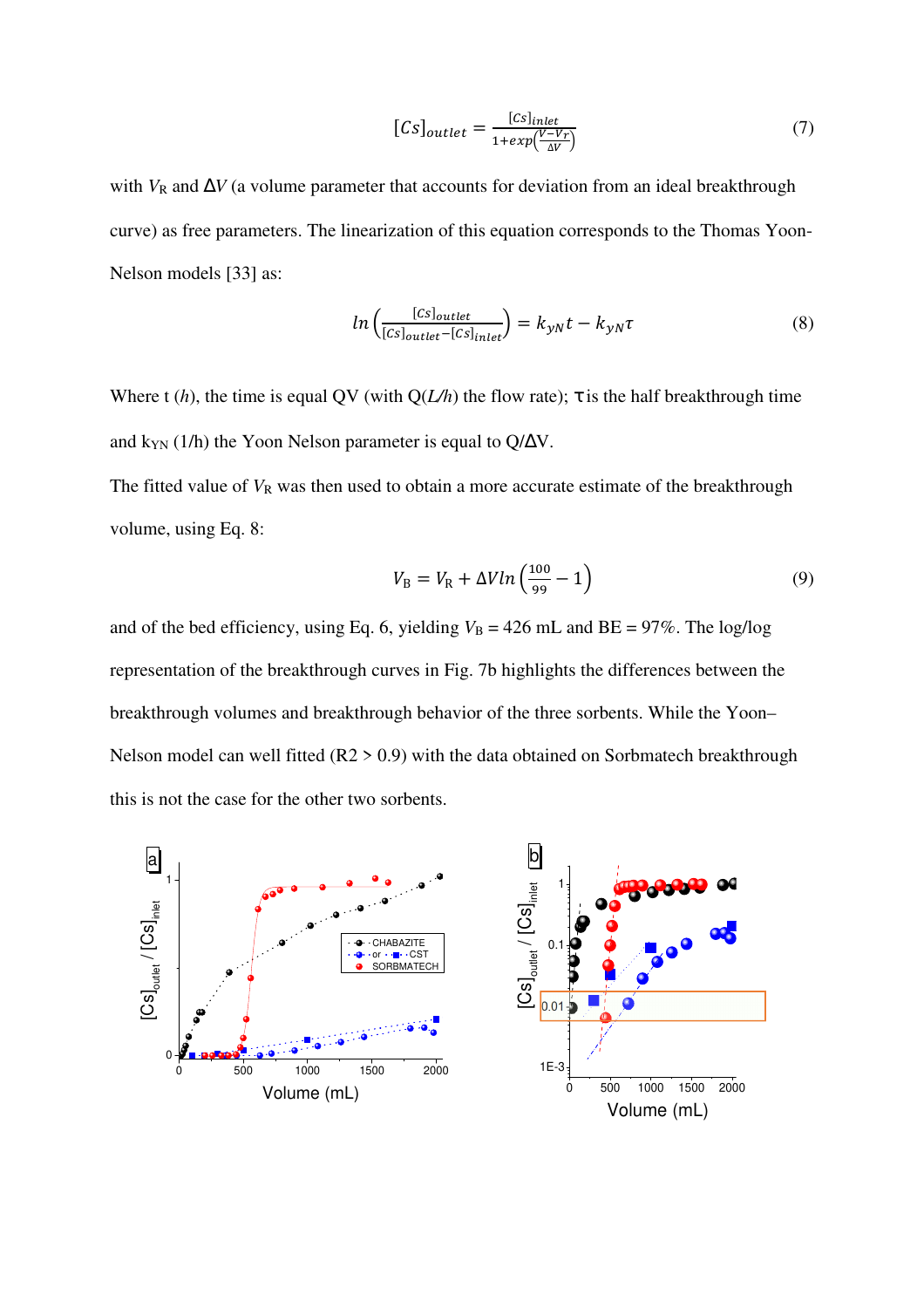Fig. 7. Breakthrough curves ([Cs]<sub>outlet</sub>/[Cs]<sub>inlet</sub> vs. ejected volume) for the three sorbents at a Darcy velocity of 1 m·h−1 and an inlet Cs concentration of 30 mg·L−1 shown with (a) linear and (b) logarithmic axes. The box in part b highlights the breakthrough volumes of the three sorbents, defined as the ejected volume at  $[Cs]_{\text{outlet}}/[Cs]_{\text{inlet}} =$ 0.01. Sorbmatech, mesoporous silica functionalized with potassium-copper hexacyanoferrate nanoparticles; CST, Nb-substituted Na crystalline silicotitanate. Line in case of Sorbmatech corresponds to the fit of experimental data using equation 7 (Yoon–Nelson model).

These data clearly show that mass transfer between the solution and the sorbent is the key parameter governing the efficiency of the column process. It has recently been shown that the ion exchange or catalytic properties of these materials can be optimized by rigorously controlling the porous profile of the monoliths to increase the contact time with the reactant/contaminant [34-36]. The different shapes of these breakthrough curves can therefore be attributed first to differences in the microscopic structure of the sorbent grains, which affect the sorption kinetics, and second, to differences in the intrinsic selectivity of the materials, which affect the thermodynamic equilibrium.

In light of the poor performance of chabazite, the effects of different inlet concentrations and flow rates were only investigated for CST and Sorbmatech.

#### *3.4.2. Effect of the Darcy velocity and inlet concentration*

**Fig. 8** compares the breakthrough curves measured for Sorbmatech at two different Darcy velocities and inlet Cs concentrations. The curves are all close to ideal, allowing them to be fitted by a sigmoidal curve (using Eq. 7) or Yoon–Nelson model and aligned by normalizing the ejected volume to the values of  $V_R$  obtained.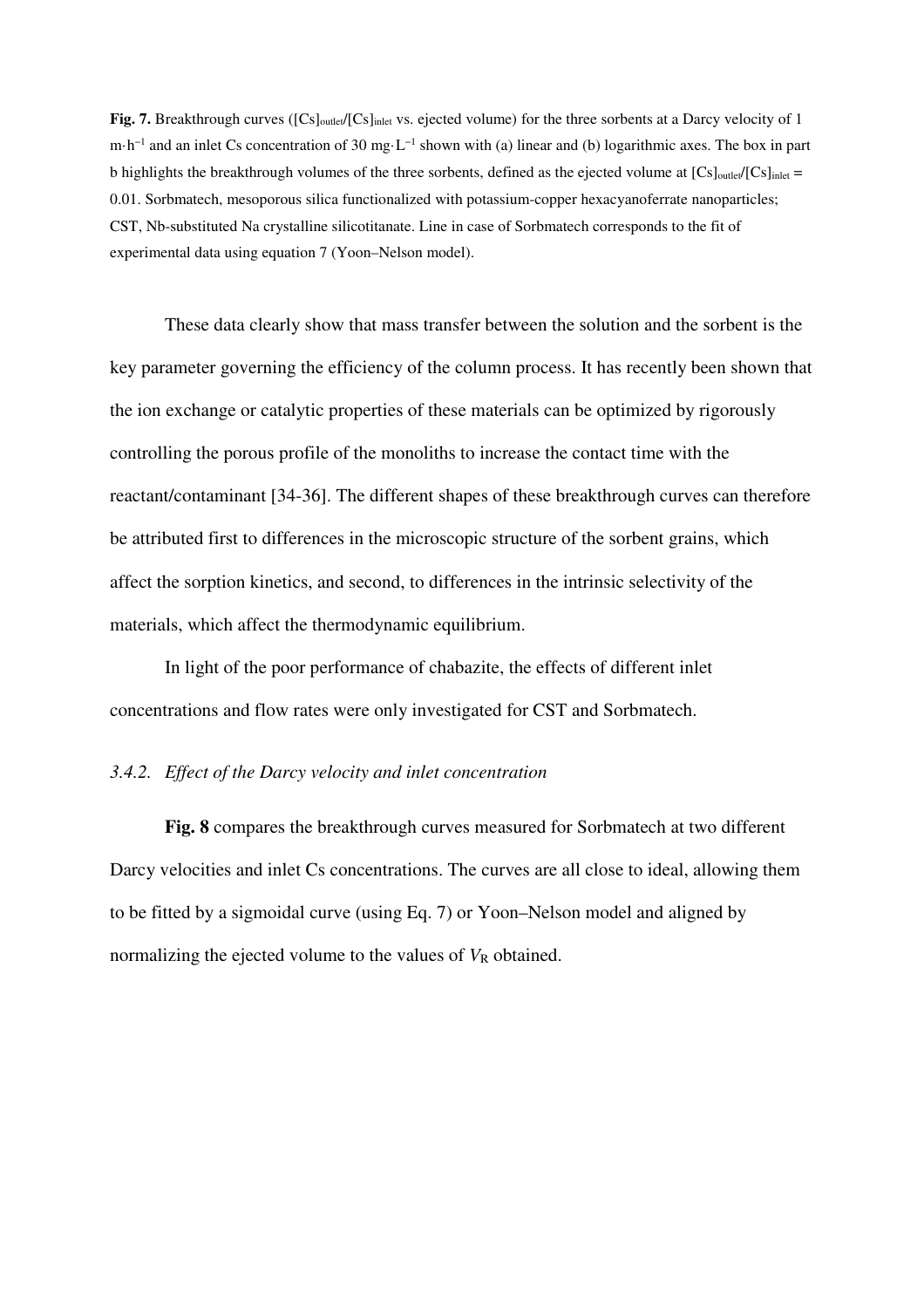

Fig. 8. Comparison of the breakthrough curves (([Cs]<sub>outlet</sub>/[Cs]<sub>inlet</sub> vs. ejected/retention volume) measured for Sorbmatech (mesoporous silica functionalized with potassium-copper hexacyanoferrate nanoparticles) at Darcy velocities of 1 and 5 m·h−1 and inlet Cs concentrations of 5 and 30 mg·L−1. The retention volume, *V*R, was calculated by fitting the experimental data using Eq. 7.

Fig. 8 shows that increasing the initial concentration at the same flow rate makes the slope of the breakthrough curve slightly sharper. This is likely because increasing the concentration and therefore the concentration gradient between the solution and the sorbent promotes external mass transfer [6]. This behavior is also consistent with the kinetics experiments, which showed a slightly lower initial sorption rate at the lower Cs concentration, and a previous study of a macroporous zeolite monolith used to remove trace concentrations of <sup>90</sup>Sr, where the breakthrough curve was sharper at the higher inlet concentration [37].

Fig. 8 also shows that increasing the flow rate (Darcy velocity) smoothens the breakthrough curves, as observed previously again for Sr adsorption using a monolithic zeolite [37]. The breakthrough  $(V_B)$  and retention  $(V_R)$  volumes are substantially lower at the higher flow rate. The bed efficiency seems to depend only on the Darcy velocity, with a BE close to 96% at 1 m·h−1 and close to 92% at 5 m·h−1 for both Cs concentrations considered. At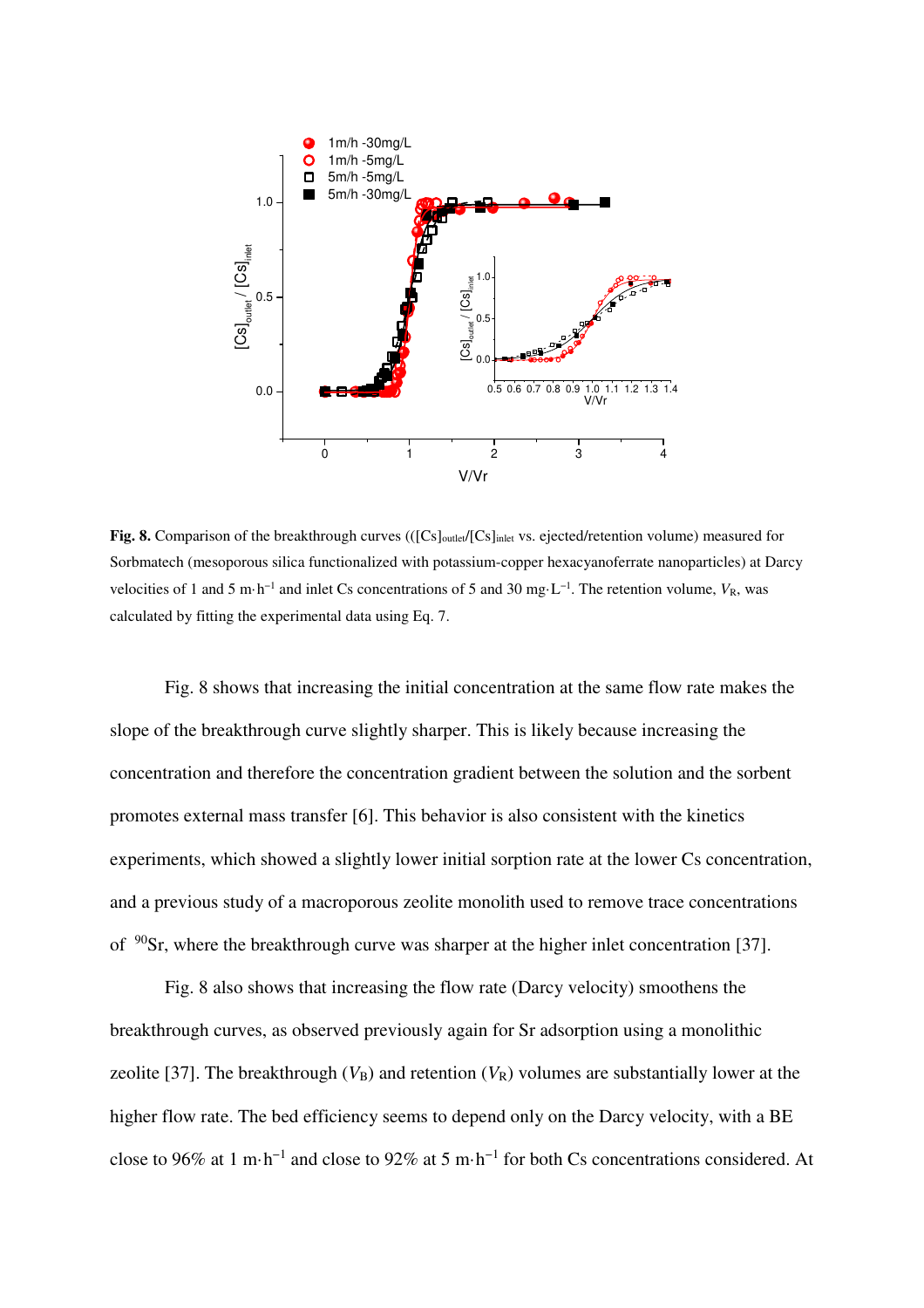saturation, the dynamic capacities are all similar to the batch capacity obtained by fitting the sorption isotherm using the modified Langmuir model (Eq. 4), meaning that equilibrium was reached in all these column experiments.

The breakthrough curves obtained for CST are compared with the Sorbmatech data in Fig. 9. The curves for CST are all flat and cannot be fitted using the Yoon–Nelson model (or by a sigmoidal function). Half-breakthrough was not reached at the lower Darcy velocity (1 m⋅h<sup>-1</sup>), even after several liters of solution (2 L at a Cs inlet concentration of 30 mg⋅L<sup>-1</sup> and 5 L at 5 mg·L<sup>-1</sup>) had percolated, making it impossible to determine  $V_R$  or BE. The breakthrough volumes of the two materials are similar at the lower Darcy velocity but at 5 m·h<sup>-1</sup>, Fig. 9 shows that the CST bed starts to leak Cs immediately, giving  $V_B = 0$ . The bed efficiencies of CST at this higher flow rate are roughly 71% at the lower Cs concentration and 77% at the higher one. These values were obtained directly from the curves rather than from fits so the seeming decrease of the bed efficiency with the inlet concentration is probably not significant. At the lower concentration and higher Darcy velocity, the breakthrough curve (the open blue circles in Fig. 9b) seems to consist of two linear steps, a first relatively fast increase followed by a slower one. This would be consistent with the batch sorption experiments that show faster kinetics at lower concentrations, and with our interpretation that this is due to the presence of at least two sorption sites with different sorption kinetics. Two-step breakthrough curves at high flow rates have been described previously for Sr sorption by a monolithic zeolite [38] and for Mn adsorption by granular carbon columns. In the latter study, two flow rates were investigated and the two-step behavior was only observed for the faster one[39]. Our interpretation is follows DePaoli et al., who also attributed atypical breakthrough curve with multiple steps to the presence of multiple exchange sites [5].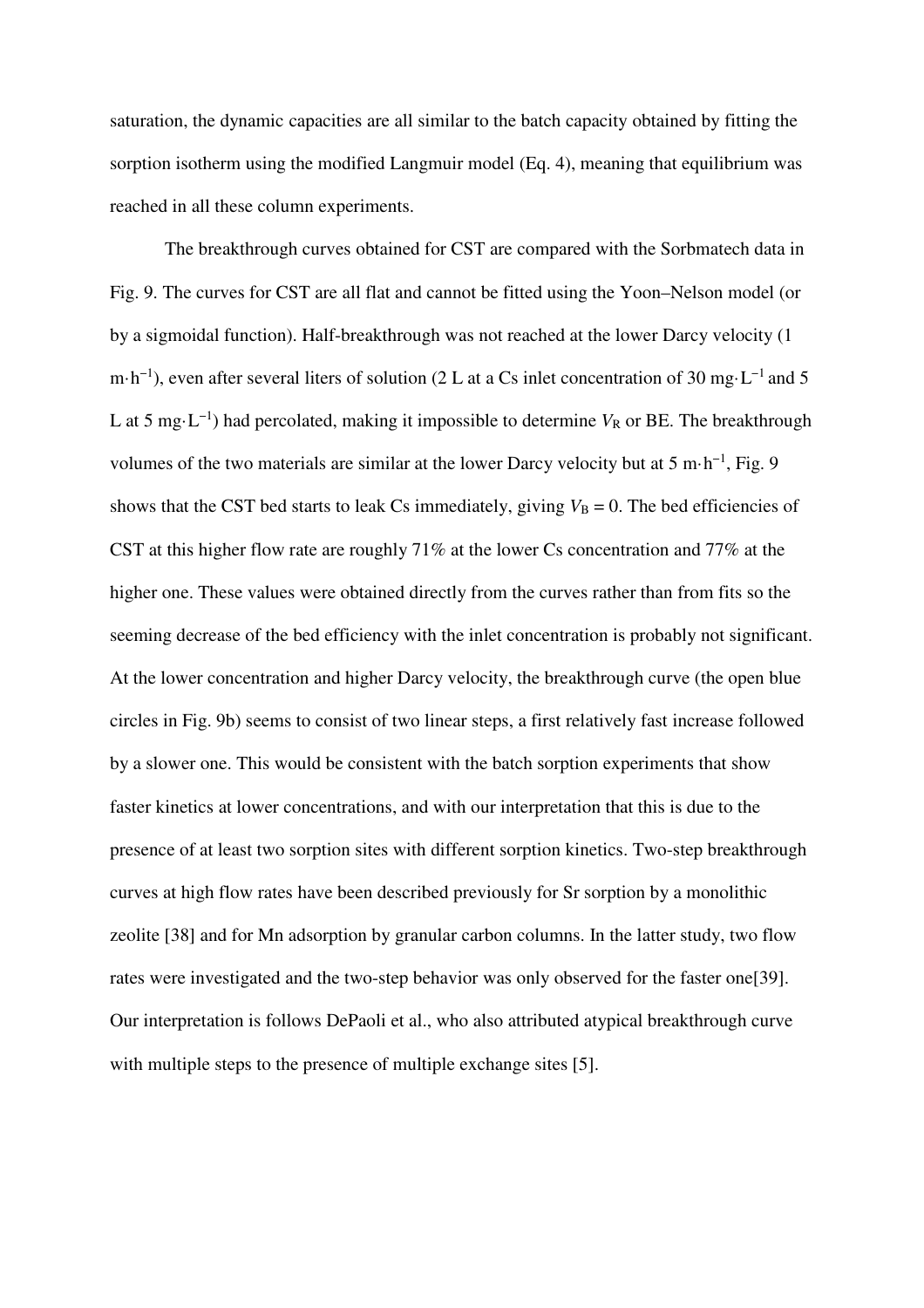

**Fig. 9.** Comparison of the breakthrough curves (([Cs]<sub>outlet</sub>/[Cs]<sub>inlet</sub> vs. percolated volume) measured for Sorbmatech (red) and CST (blue) at (a)  $[Cs]_{\text{inlet}} = 30$  mg⋅L<sup>-1</sup> and (b)  $[Cs]_{\text{inlet}} = 5$  mg⋅L<sup>-1</sup> and Darcy velocities of 5 m·h<sup>-1</sup> (open circles) and 1 m·h<sup>-1</sup> (full circles). Sorbmatech, mesoporous silica functionalized with potassiumcopper hexacyanoferrate nanoparticles; CST, Nb-substituted Na crystalline silicotitanate.

# **4. Conclusions**

The aim of this study was to highlight the key factors that determine the efficiency of a sorbent for the decontamination of trace elements in effluents. Most studies focus on the maximum sorption capacity but our comparison of three Cs sorbents shows that this parameter is potentially misleading for applications with low contaminant concentrations. Indeed, while chabazite has a high maximum sorption capacity for Cs, its distribution coefficient is low meaning that it has a low breakthrough volume in column processes. Decontaminating effluents with trace concentrations of Cs using chabazite in a continuous flow setup would therefore require prohibitively large volumes of the sorbent to be effective.

The two other sorbents studied here behave differently. CST has both a high maximum sorption capacity and a high distribution coefficient; Sorbmatech has a lower maximum sorption capacity but a similarly high distribution constant. Both are suitable for the removal of trace level Cs in batch mode. In a fixed bed column however, Sorbmatech shows near-ideal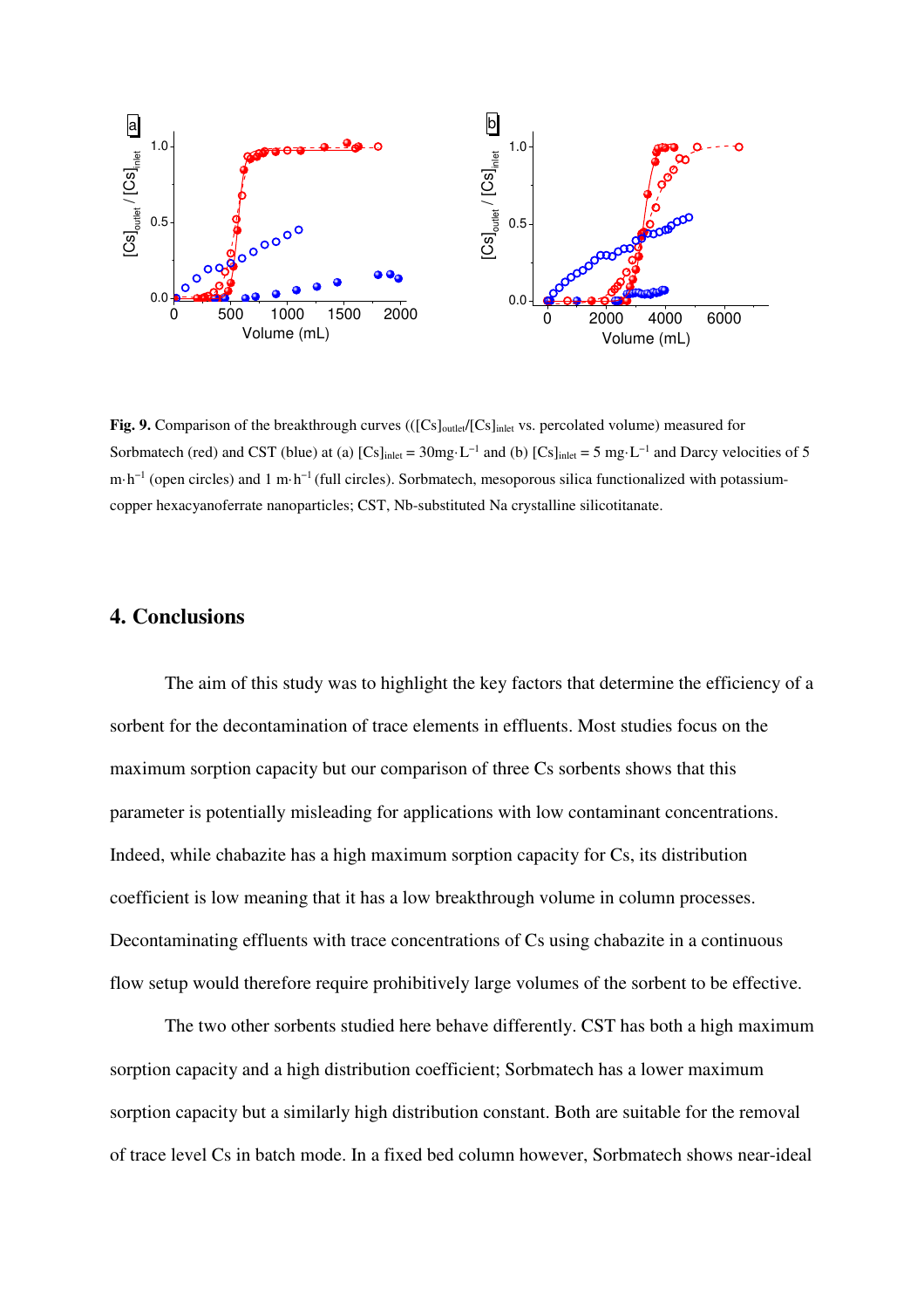breakthrough behavior with a sharp jump, even at high flow rates, due to fast Cs exchange kinetics, while the breakthrough curves measured for CST are featureless. The slower sorption kinetics of CST mean that Cs leakage occurs immediately at higher flow rates. Therefore, even though Sorbmatech has the lowest maximum Cs sorption capacity of the three materials considered here, its more favorable exchange kinetics and selectivity make it the most suitable for the removal by column treatment of trace-level Cs contamination. The next step consists into the transformation of the spent sorbent into a final waste form, as it is under progress by thermal treatment in case of Sorbmatech [40] [16]and in case of zeolithic materials [41-43]

#### **Acknowledgments**

This research was supported in part by the French government's "Programme d'Investissements d'Avenir" through the DEMETERRES Project (ANR-11-RSNR-005), with additional support from the CEA's RDAAD project and ORANO. The authors thank Anh-Hoang Le for the BET characterization of CST and chabazite, Joël Faure (LMAC laboratory, CEA Marcoule) for the ICP-AES analysis and Nicolas Massoni (LDMC, CEA Marcoule) for fruitful discussion and XRD experiments.

#### **References**

[1] X. Zhang, P. Gu, Y. Liu, Decontamination of radioactive wastewater: State of the art and challenges forward, Chemosphere, 215 (2019) 543-553. doi:https://doi.org/10.1016/j.chemosphere.2018.10.029 [2] M.A. Olatunji, M.U. Khandaker, H.N.M.E. Mahmud, Y.M. Amin, Influence of adsorption parameters on cesium uptake from aqueous solutions- a brief review, RSC Advances, 5 (2015) 71658-71683. doi:10.1039/c5ra10598f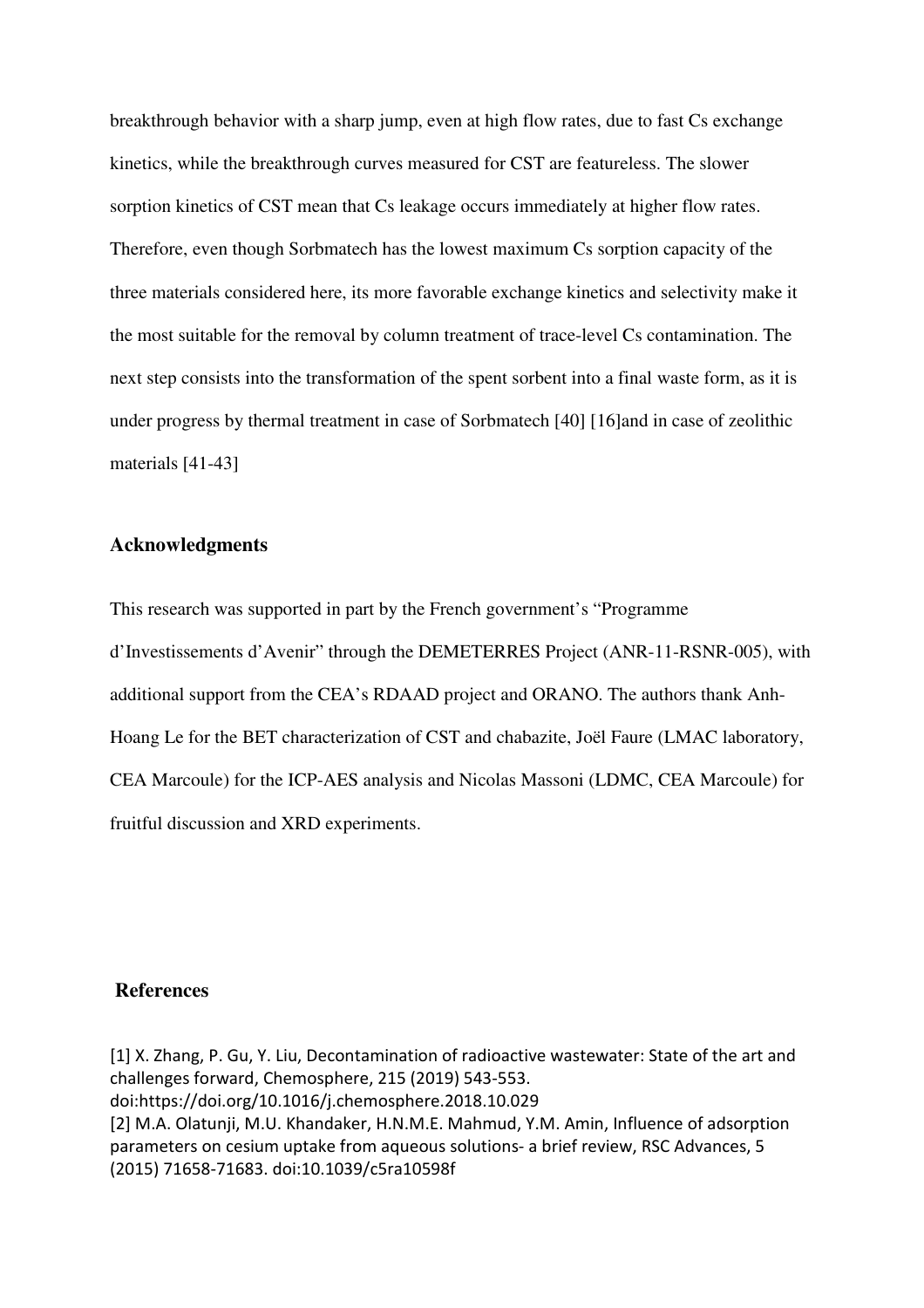[3] D. Alby, C. Charnay, M. Heran, B. Prelot, J. Zajac, Recent developments in nanostructured inorganic materials for sorption of cesium and strontium: Synthesis and shaping, sorption capacity, mechanisms, and selectivity—A review, Journal of Hazardous Materials, 344 (2018) 511-530. doi:https://doi.org/10.1016/j.jhazmat.2017.10.047

[4] C. Michel, Y. Barré, M. Ben Guiza, C. de Dieuleveult, L. De Windt, A. Grandjean, Breakthrough studies of the adsorption of Cs from freshwater using a mesoporous silica material containing ferrocyanide, Chemical Engineering Journal, 339 (2018) 288-295. doi:https://doi.org/10.1016/j.cej.2018.01.101

[5] S.M. DePaoli, D.T. Bostick, A.J. Lucero, Analysis of breakthrough profiles based on gamma-ray emission along loaded packed bed columns : comparative evaluation of ionsiv® IE-911 and chabazite zeolite for the removal of radiostrontium and cesium from groundwater., Separation Science and Technology, 36 (2001) 941-957. doi:10.1081/ss-100103630

[6] C. Mahendra, P.M. Sathya Sai, C. Anand Babu, K. Revathy, K.K. Rajan, Analysis and modeling of fixed bed sorption of cesium by AMP-PAN, Journal of Environmental Chemical Engineering, 3 (2015) 1546-1554. doi:https://doi.org/10.1016/j.jece.2015.05.002 [7] J.E. Miller, N.E. Brown, Development and Properties of Crystalline Silicotitanate (CST) Ion Echangers for radioactive waste applications, Sandia National Laboratory, Albuquerque (1997) 61

[8] A.J. Celestian, J.D. Kubicki, J. Hanson, A. Clearfield, J.B. Parise, The Mechanism Responsible for Extraordinary Cs Ion Selectivity in Crystalline Silicotitanate, Journal of the American Chemical Society, 130 (2008) 11689-11694. doi:10.1021/ja801134a [9] S. Chitra, S. Viswanathan, S.V.S. Rao, P.K. Sinha, Uptake of cesium and strontium by crystalline silicotitanates from radioactive wastes, Journal of Radioanalytical and Nuclear

Chemistry, 287 (2011) 955-960. doi:10.1007/s10967-010-0867-z [10] X. Zhao, Q. Meng, G. Chen, Z. Wu, G. Sun, G. Yu, L. Sheng, H. Weng, M. Lin, An acidresistant magnetic Nb-substituted crystalline silicotitanate for selective separation of strontium and/or cesium ions from aqueous solution, Chemical Engineering Journal, 352 (2018) 133-142. doi:https://doi.org/10.1016/j.cej.2018.06.175

[11] A. Clearfield, A. Tripathi, D. Medvedev, A.J. Celestian, J.B. Parise, In situ type study of hydrothermally prepared titanates and silicotitanates, Journal of Materials Science, 41 (2006) 1325-1333. doi:10.1007/s10853-006-7317-x

[12] V. Van Speybroeck, K. Hemelsoet, L. Joos, M. Waroquier, R.G. Bell, C.R.A. Catlow, Advances in theory and their application within the field of zeolite chemistry, Chemical Society Reviews, 44 (2015) 7044-7111. doi:10.1039/c5cs00029g

[13] M. Kong, Z. Liu, T. Vogt, Y. Lee, Chabazite structures with Li+, Na+, Ag+, K+, NH4+, Rb+ and Cs+ as extra-framework cations, Microporous and Mesoporous Materials, 221 (2016) 253-263. doi:https://doi.org/10.1016/j.micromeso.2015.09.031

[14] W. Baek, S. Ha, S. Hong, S. Kim, Y. Kim, Cation exchange of cesium and cation selectivity of natural zeolites: Chabazite, stilbite, and heulandite, Microporous and Mesoporous Materials, 264 (2018) 159-166. doi:https://doi.org/10.1016/j.micromeso.2018.01.025 [15] M. Calligaris, G. Nardin, L. Randaccio, P.C. Chiaramonti, Cation-site location in a natural chabazite, Acta Crystallographica Section B, 38 (1982) 602-605.

doi:doi:10.1107/S0567740882003483

[16] C. Cabaud, Y. Barré, L. De Windt, S. Gill, E. Dooryhée, M.P. Moloney, N. Massoni, A. Grandjean, Removing Cs within a continuous flow set-up by an ionic exchanger material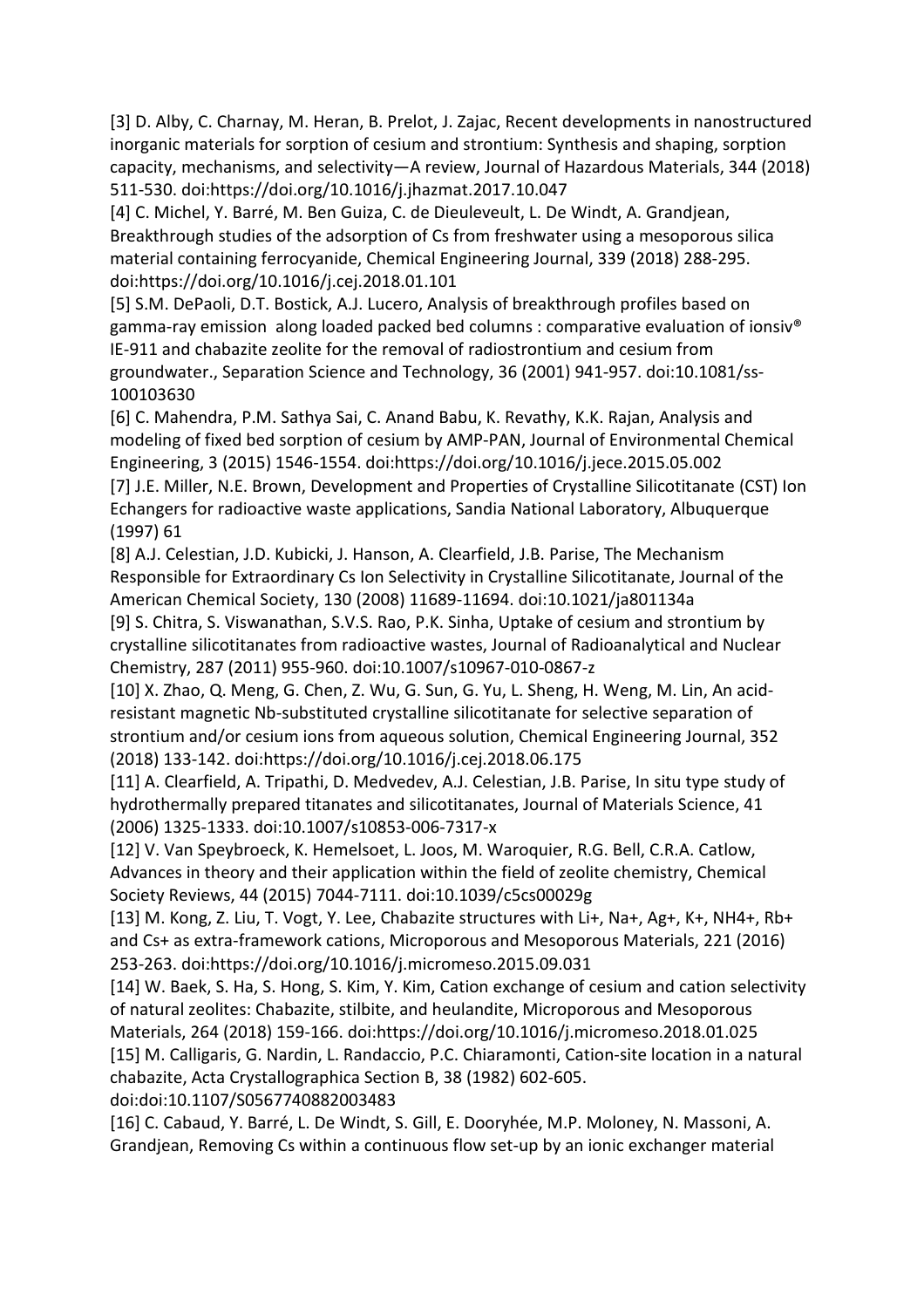transformable into a final waste form, Adsorption, 25 (2019) 765-771. doi:10.1007/s10450- 019-00040-6

[17] C. Michel, Y. Barré, L. De Windt, C. de Dieuleveult, E. Brackx, A. Grandjean, Ion exchange and structural properties of a new cyanoferrate mesoporous silica material for Cs removal from natural saline waters, Journal of Environmental Chemical Engineering, 5 (2017) 810- 817. doi:http://dx.doi.org/10.1016/j.jece.2016.12.033

[18] S. Ayrault, C. Loos-Neskovic, M. Fedoroff, E. Gamier, D.J. Jones, Compositions and structures of copper hexacyanoferrates(II) and (III): experimental results, Talanta, 42 (1995) 1581-1593

[19] D.O. Ojwang, J. Grins, D. Wardecki, M. Valvo, V. Renman, L. Haggstrom, T. Ericsson, T. Gustafsson, A. Mahmoud, R.P. Hermann, G. Svensson, Structure Characterization and Properties of K-Containing Copper Hexacyanoferrate, Inorganic Chemistry, 55 (2016) 5924- 5934. doi:10.1021/acs.inorgchem.6b00227

[20] M.P. Moloney, C. Cabaud, N. Massoni, S. Stafford, Y.K. Gun'ko, M. Venkatesan, A. Grandjean, Searching for the nano effect in Cu-HCF (II) particles to improve Cs sorption efficiency: Highlighting the use of intrinsic magnetism, Colloids and Surfaces A: Physicochemical and Engineering Aspects, 582 (2019) 123758.

doi:https://doi.org/10.1016/j.colsurfa.2019.123758

[21] S.N. Ghosh, Infrared spectra of the Prussian blue analogs, Journal of Inorganic and Nuclear Chemistry, 36 (1974) 2465-2466. doi:https://doi.org/10.1016/0022-1902(74)80454- 9

[22] K. Venkatesan, V. Sukumaran, M. Antony, T. Srinivasan, Studies on the feasibility of using crystalline silicotitanates for the separation of cesium-137 from fast reactor high-level liquid waste, Journal of Radioanalytical and Nuclear Chemistry, 280 (2009) 129-136. doi:10.1007/s10967-008-7422-1

[23] J. Causse, A. Tokarev, J. Ravaux, M. Moloney, Y. Barré, A. Grandjean, Facile one-pot synthesis of copper hexacyanoferrate nanoparticle functionalised silica monoliths for the selective entrapment of 137Cs, Journal of Materials Chemistry A, 2 (2014) 9461. doi:10.1039/c4ta01266f

[24] G. Limousin, J.P. Gaudet, L. Charlet, S. Szenknect, V. Barthès, M. Krimissa, Sorption isotherms: A review on physical bases, modeling and measurement, Applied Geochemistry, 22 (2007) 249-275. doi:https://doi.org/10.1016/j.apgeochem.2006.09.010

[25] S.M. Robinson, W.D. Arnold, C.H. Byers, Mass-transfer mechanisms for zeolite ion exchange in wastewater treatment, AIChE Journal, 40 (1994) 2045-2054. doi:doi:10.1002/aic.690401214

[26] T. Vincent, C. Vincent, Y. Barré, Y. Guari, G. Le Saout, E. Guibal, Immobilization of metal hexacyanoferrates in chitin beads for cesium sorption: synthesis and characterization, Journal of Materials Chemistry A, 2 (2014) 10007. doi:10.1039/c4ta01128g

[27] S. Chitra, R. Sudha, S. Kalavathi, A.G.S. Mani, S.V.S. Rao, P.K. Sinha, Optimization of Nbsubstitution and Cs+/Sr+2 ion exchange in crystalline silicotitanates (CST), Journal of Radioanalytical and Nuclear Chemistry, 295 (2013) 607-613. doi:10.1007/s10967-012-1812-0 [28] S.M. Depaoli, J.J. Perona, Model for Sr+Cs+Ca+Mg+Na ion-exchange uptake kinetics on chabazite, AIChE Journal, 42 (1996) 3434-3441. doi:doi:10.1002/aic.690421213 [29] C.F. Poole, A.D. Gunatilleka, R. Sethuraman, Contributions of theory to method development in solid-phase extraction, Journal of Chromatography A, 885 (2000) 17-39. doi:https://doi.org/10.1016/S0021-9673(00)00224-7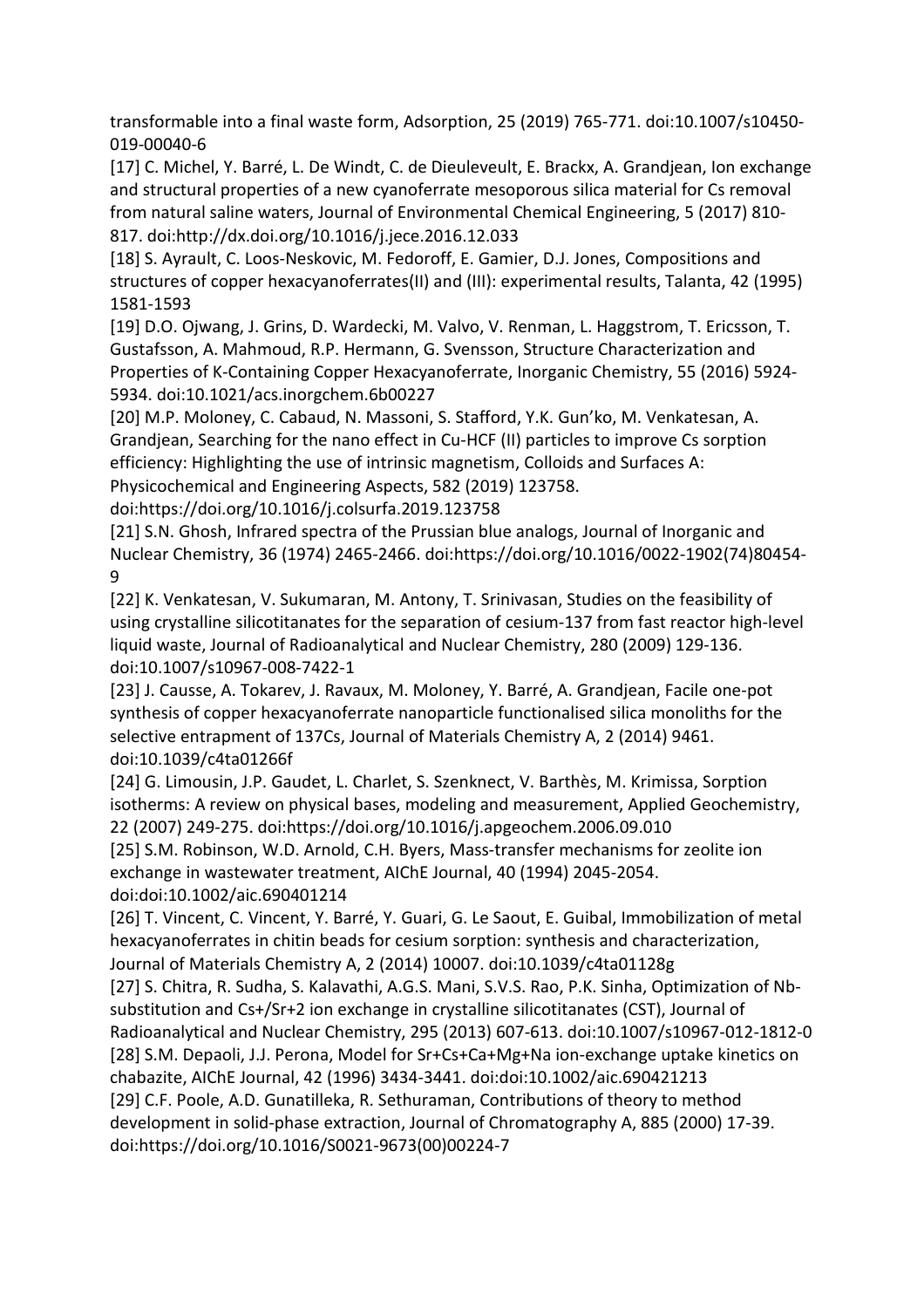[30] K. Bielicka-Daszkiewicz, A. Voelkel, Theoretical and experimental methods of determination of the breakthrough volume of SPE sorbents, Talanta, 80 (2009) 614-621. doi:https://doi.org/10.1016/j.talanta.2009.07.037

[31] C.K. Rojas-Mayorga, A. Bonilla-Petriciolet, F.J. Sánchez-Ruiz, J. Moreno-Pérez, H.E. Reynel-Ávila, I.A. Aguayo-Villarreal, D.I. Mendoza-Castillo, Breakthrough curve modeling of liquid-phase adsorption of fluoride ions on aluminum-doped bone char using micro-columns: Effectiveness of data fitting approaches, Journal of Molecular Liquids, 208 (2015) 114-121. doi:https://doi.org/10.1016/j.molliq.2015.04.045

[32] S.C. Motshekga, S.S. Ray, Highly efficient inactivation of bacteria found in drinking water using chitosan-bentonite composites: Modelling and breakthrough curve analysis, Water Research, 111 (2017) 213-223. doi:https://doi.org/10.1016/j.watres.2017.01.003

[33] K. Yaghmaeian, G. Moussavi, A. Alahabadi, Removal of amoxicillin from contaminated water using NH4Cl-activated carbon: Continuous flow fixed-bed adsorption and catalytic ozonation regeneration, Chemical Engineering Journal, 236 (2014) 538-544. doi:https://doi.org/10.1016/j.cej.2013.08.118

[34] A. Galarneau, A. Sachse, B. Said, C.-H. Pelisson, P. Boscaro, N. Brun, L. Courtheoux, N. Olivi-Tran, B. Coasne, F. Fajula, Hierarchical porous silica monoliths: A novel class of microreactors for process intensification in catalysis and adsorption, Comptes Rendus Chimie, 19 (2016) 231-247. doi:https://doi.org/10.1016/j.crci.2015.05.017

[35] Y. Didi, B. Said, T. Cacciaguerra, K.L. Nguyen, V. Wernert, R. Denoyel, D. Cot, W. Sebai, M.-P. Belleville, J. Sanchez-Marcano, F. Fajula, A. Galarneau, Synthesis of binderless FAU-X (13X) monoliths with hierarchical porosity, Microporous and Mesoporous Materials, 281 (2019) 57-65. doi:https://doi.org/10.1016/j.micromeso.2019.03.003

[36] Y. Didi, B. Said, M. Micolle, T. Cacciaguerra, D. Cot, A. Geneste, F. Fajula, A. Galarneau, Nanocrystals FAU-X monoliths as highly efficient microreactors for cesium capture in continuous flow, Microporous and Mesoporous Materials, 285 (2019) 185-194. doi:https://doi.org/10.1016/j.micromeso.2019.05.012

[37] A. Sachse, A. Merceille, Y. Barré, A. Grandjean, F. Fajula, A. Galarneau, Macroporous LTA-monoliths for in-flow removal of radioactive strontium from aqueous effluents: Application to the case of Fukushima, Microporous and Mesoporous Materials, 164 (2012) 251-258. doi:https://doi.org/10.1016/j.micromeso.2012.07.019

[38] B. Said, A. Grandjean, Y. Barre, F. Tancret, F. Fajula, A. Galarneau, LTA zeolite monoliths with hierarchical trimodal porosity as highly efficient microreactors for strontium capture in continuous flow, Microporous and Mesoporous Materials, 232 (2016) 39-52. doi:http://dx.doi.org/10.1016/j.micromeso.2016.05.036

[39] Z.Z. Chowdhury, S.M. Zain, A.K. Rashid, R.F. Rafique, K. Khalid, Breakthrough Curve Analysis for Column Dynamics Sorption of Mn(II) Ions from Wastewater by Using Mangostana garcinia Peel-Based Granular-Activated Carbon, Journal of Chemistry, http://dx.doi.org/10.1155/2013/959761. Article ID 959761. (2013)

[40] N. Massoni, R.J. Koch, A. Hertz, L. Campayo, M.P. Moloney, S.T. Misture, A. Grandjean, Structural effects of calcination on Cs-exchanged copper hexacyanoferrate (Cs,K)2CuFe(CN)6 loaded on mesoporous silica particles, Journal of Nuclear Materials, 528 (2020) 151887. doi:https://doi.org/10.1016/j.jnucmat.2019.151887

[41] P. Bosch, D. Caputo, B. Liguori, C. Colella, Safe trapping of Cs in heat-treated zeolite matrices, Journal of Nuclear Materials, 324 (2004) 183-188. doi:10.1016/j.jnucmat.2003.10.001